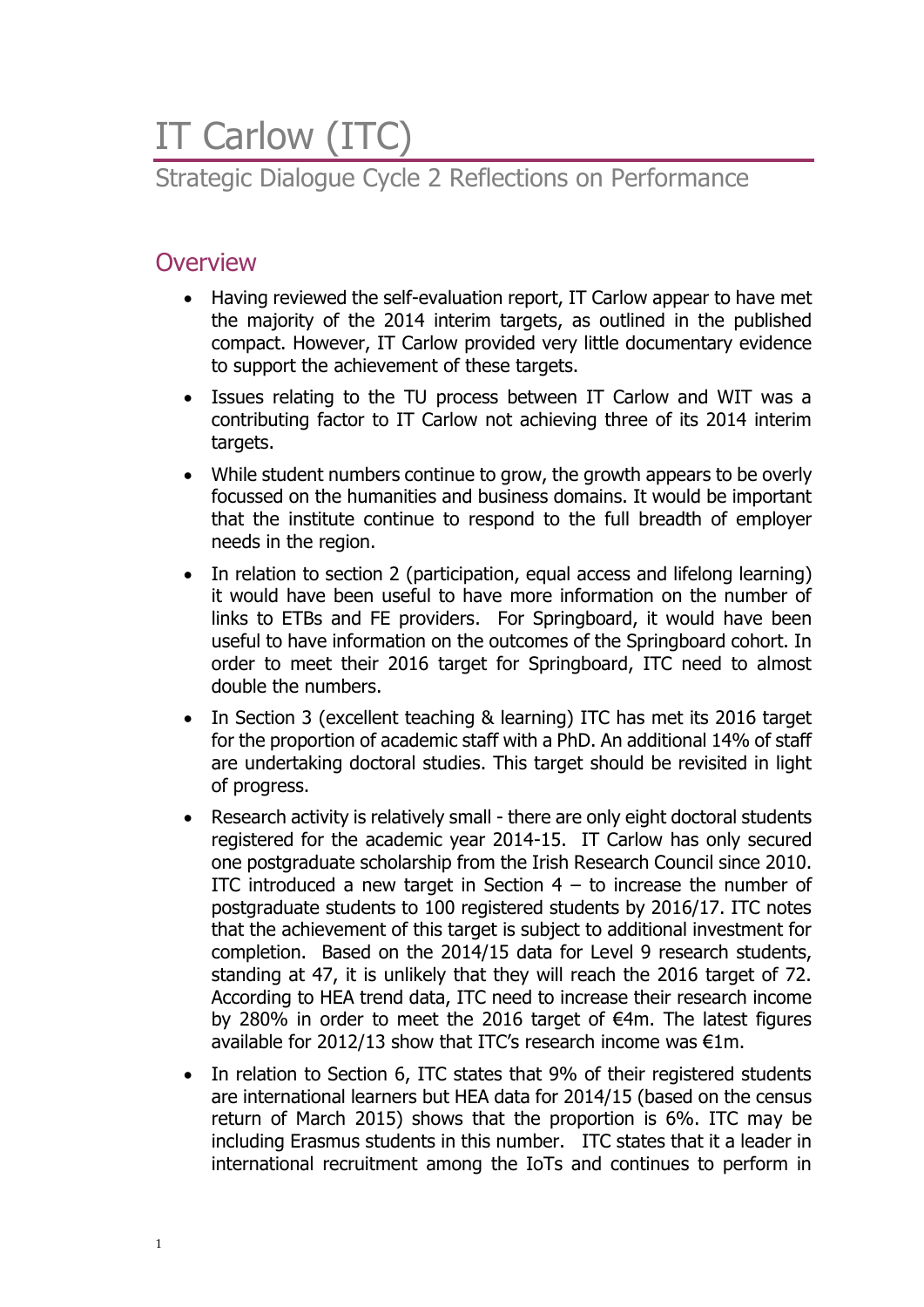excess of the national averages for the sector in terms of student recruitment. According to HEA statistics, there are 260 international students in 2014/15, representing 6% of enrolments. This is on par with the IoT sector as a whole. The ITC target for 2016 is 250 (6% of all enrolments), again matching the sector average. Within the southern cluster (IoTs only), IT Tralee, 10% of enrolments are international (probably reflecting 81 Brazilian students in 2014/15); WIT stands at 9% (204 Brazilian students); CIT stands at 3%. ITC has only 9 Brazilian students in 2014/15, compared to 14 in 2013/14. In relation to Erasmus targets, ITC introduced a new objective – percentage of students and staff involved in overseas exchange and mobility programmes. Again they note that the achievement of this target is dependent on funding received from the HEA. For 2014/15, their Erasmus outgoing students have halved, on this basis, it is unlikely that ITC will meet their 2016 target of 12. The incoming Erasmus students have increased, from 105 in 13/14 to 121 in 14/15 and ITC have met their 2016 target of 120.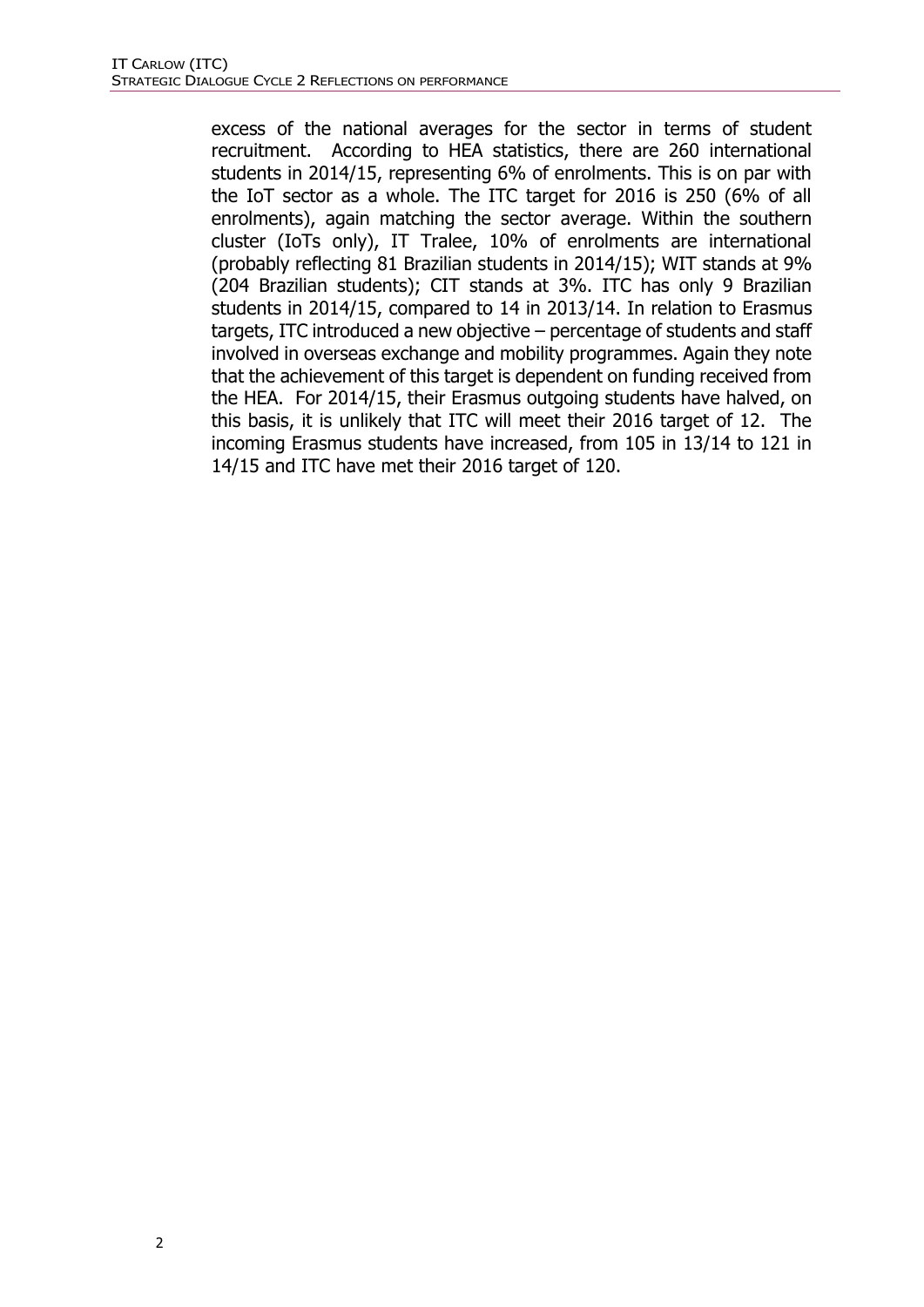# Self-evaluation report - domain level review

# 1. Regional clusters:

| <b>Cluster</b><br>objective                                                           | Performance<br>indicator                                                                                                                                  | Interim target, end 2014                                                                                                                                                                                                                                                                                                                                                             | Progress against 2014 Target, commentary and<br>data source                                                                                                                                                                                                                                                                                                                                                                                                                                                                                                                                         | Comment                                                                                                                                                                                                                                                                                                                                                                                                                                                                                                                                                                          |
|---------------------------------------------------------------------------------------|-----------------------------------------------------------------------------------------------------------------------------------------------------------|--------------------------------------------------------------------------------------------------------------------------------------------------------------------------------------------------------------------------------------------------------------------------------------------------------------------------------------------------------------------------------------|-----------------------------------------------------------------------------------------------------------------------------------------------------------------------------------------------------------------------------------------------------------------------------------------------------------------------------------------------------------------------------------------------------------------------------------------------------------------------------------------------------------------------------------------------------------------------------------------------------|----------------------------------------------------------------------------------------------------------------------------------------------------------------------------------------------------------------------------------------------------------------------------------------------------------------------------------------------------------------------------------------------------------------------------------------------------------------------------------------------------------------------------------------------------------------------------------|
| Create a formal<br>regional cluster<br>the<br>between<br>named member<br>institutions | Agree<br>and<br>implement<br>a<br>framework<br>for<br>cluster operation<br>and<br>commence<br>implementation<br>οf<br>agreed<br>collaborative<br>projects | Agree and implement a<br>framework<br>governance<br>for<br>joint<br>activities<br>including<br>The<br>establishment<br>of<br>cluster<br>a<br>board<br>Creation of an<br><b>MOU</b><br>for<br>operation of the<br>cluster<br>Development of<br>arbitration<br>procedures<br>Development of<br>a co-ordinated<br>work-plan<br>for<br>the<br>implementation<br>of<br>agreed<br>projects | A cluster board has been established comprising<br>of the presidents and registrars of the 5 HEIs.<br>A framework for co-operation comprising of terms<br>of reference for the cluster has been agreed and<br>signed for the cluster (shown in Appendix 1)<br>The Chairmanship of the cluster rotates on a six<br>monthly basis between the 5 HEIs<br>In 2014 the chairpersonship was held by UCC, WIT<br>and IT Tralee<br>Arbitration procedures have been agreed as part<br>of the framework.<br>A work plan focussing on the areas of mapping,<br>academic progression and research is in place. | ITC and others in the cluster identified<br>at their interim meetings that the<br>rotating chair was an issue. It is<br>welcomed that the cluster are<br>considering the possibility of appointing<br>an independent chair.<br>No details of the cluster work-plan are<br>given. It would have been useful to<br>have a copy of the plan as an appendix<br>as evidence that this target has been<br>met. Also details of work commenced<br>from this plan are omitted (this is<br>perhaps what is included under shared<br>academic planning and improving<br>student pathways.) |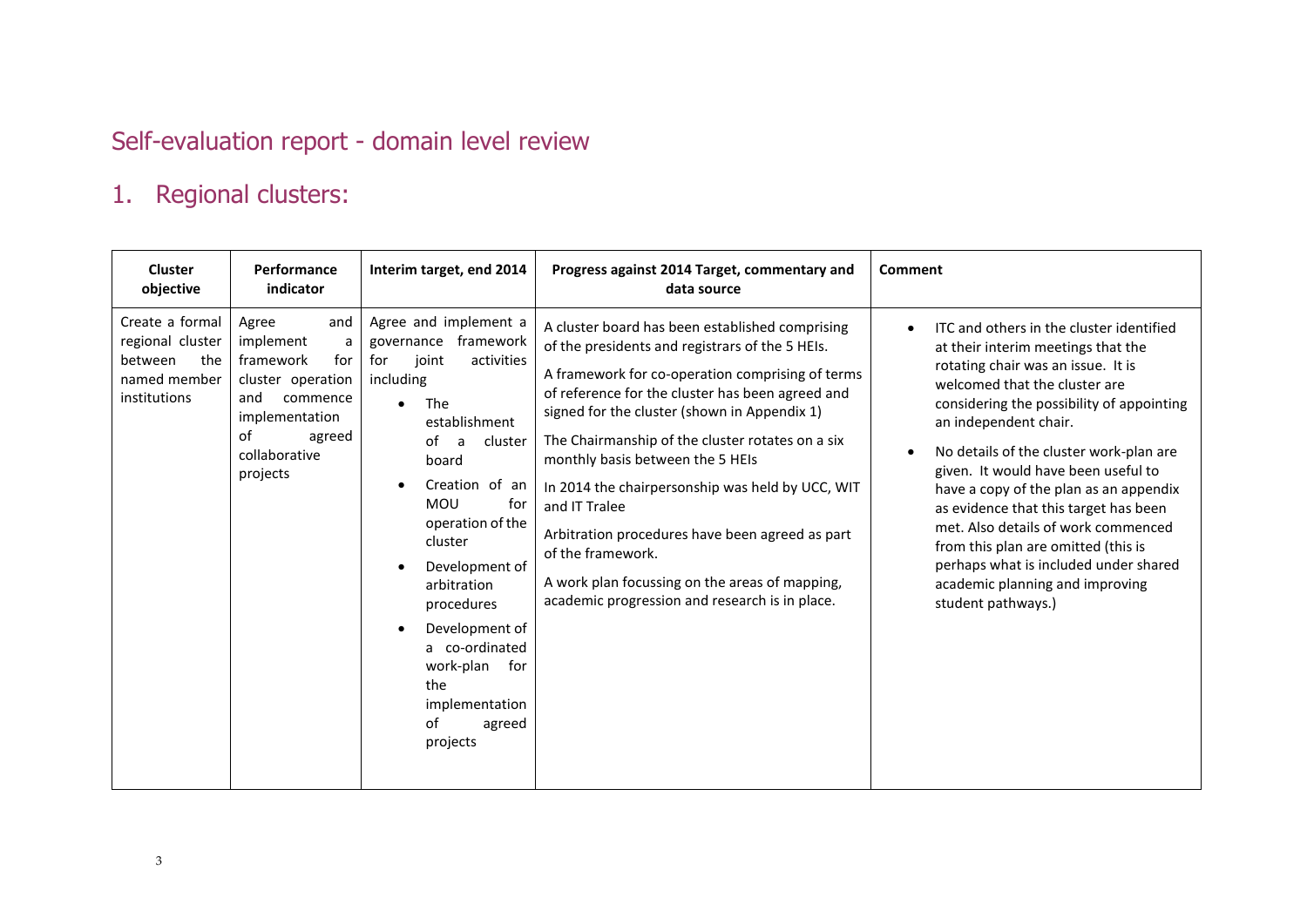| Improve<br>Student<br>Pathways | Produce<br>a<br>profile<br>mapping<br>which<br>outlines<br>learner<br>opportunities<br>and pathways for<br>all disciplines and<br>levels across the<br>cluster<br>region<br>which will assist in<br>future academic<br>planning<br>and<br>delivery | Initial focus of the<br>$\bullet$<br>cluster is anticipated<br>to be on improving<br>pathways<br>student<br>priority<br>given<br>attached<br>to<br>the<br>transitions initiative<br>Perform<br>baseline<br>mapping process in<br>terms of student<br>pathways<br>from<br>secondary through<br>to tertiary education<br>and<br>graduate<br>destination (this will<br>require engagement<br>of secondary and FE<br>providers as well<br>student<br>representative<br>bodies)<br>output<br>$\bullet$<br>Final<br>mapping profile. | A baseline mapping has been completed focussing<br>on secondary to tertiary education.<br>This has captured provision at levels 6-8 of the<br>NFQ.<br>Individual HEIs have engaged with secondary, FE<br>providers and the recently formed ETBs as part of<br>continually enhancing student pathways. Formal<br>agreements are now in place between the HEIs<br>and ETBs/FE providers. | No details of what the baseline mapping<br>has shown.<br>No evidence or detail regarding how<br>many and what FE providers and<br>secondary schools were engaged with<br>and no evidence of the formal<br>agreements in place. How many<br>students will progress through these<br>agreements? Are there targets? |
|--------------------------------|----------------------------------------------------------------------------------------------------------------------------------------------------------------------------------------------------------------------------------------------------|--------------------------------------------------------------------------------------------------------------------------------------------------------------------------------------------------------------------------------------------------------------------------------------------------------------------------------------------------------------------------------------------------------------------------------------------------------------------------------------------------------------------------------|----------------------------------------------------------------------------------------------------------------------------------------------------------------------------------------------------------------------------------------------------------------------------------------------------------------------------------------------------------------------------------------|-------------------------------------------------------------------------------------------------------------------------------------------------------------------------------------------------------------------------------------------------------------------------------------------------------------------|
| Shared<br>Academic<br>Planning | Develop a cluster<br>wide academic<br>planning<br>structure focused<br>on the delivery of<br>national priority<br>objectives such as<br>the Transitions<br>Programme,<br>Horizon 2020 and                                                          | Baseline mapping of<br>academic programme<br>provision across the<br>cluster completed<br>Research mapping<br>completed to identify<br>potential research<br>synergies<br>(Programme and<br>research mapping will                                                                                                                                                                                                                                                                                                              | A baseline mapping of academic programmes<br>cross NFQ level 6-8 has been completed this is<br>being continuously reviewed.<br>Research mapping has been completed                                                                                                                                                                                                                     | Now that a baseline mapping of<br>academic programmes across levels 6-8<br>has been competed there is no<br>information given on what this mapping<br>showed and what will the outcomes of<br>this mapping be. What does it tell us<br>about the cluster in terms of<br>overlapping discipline provision etc.     |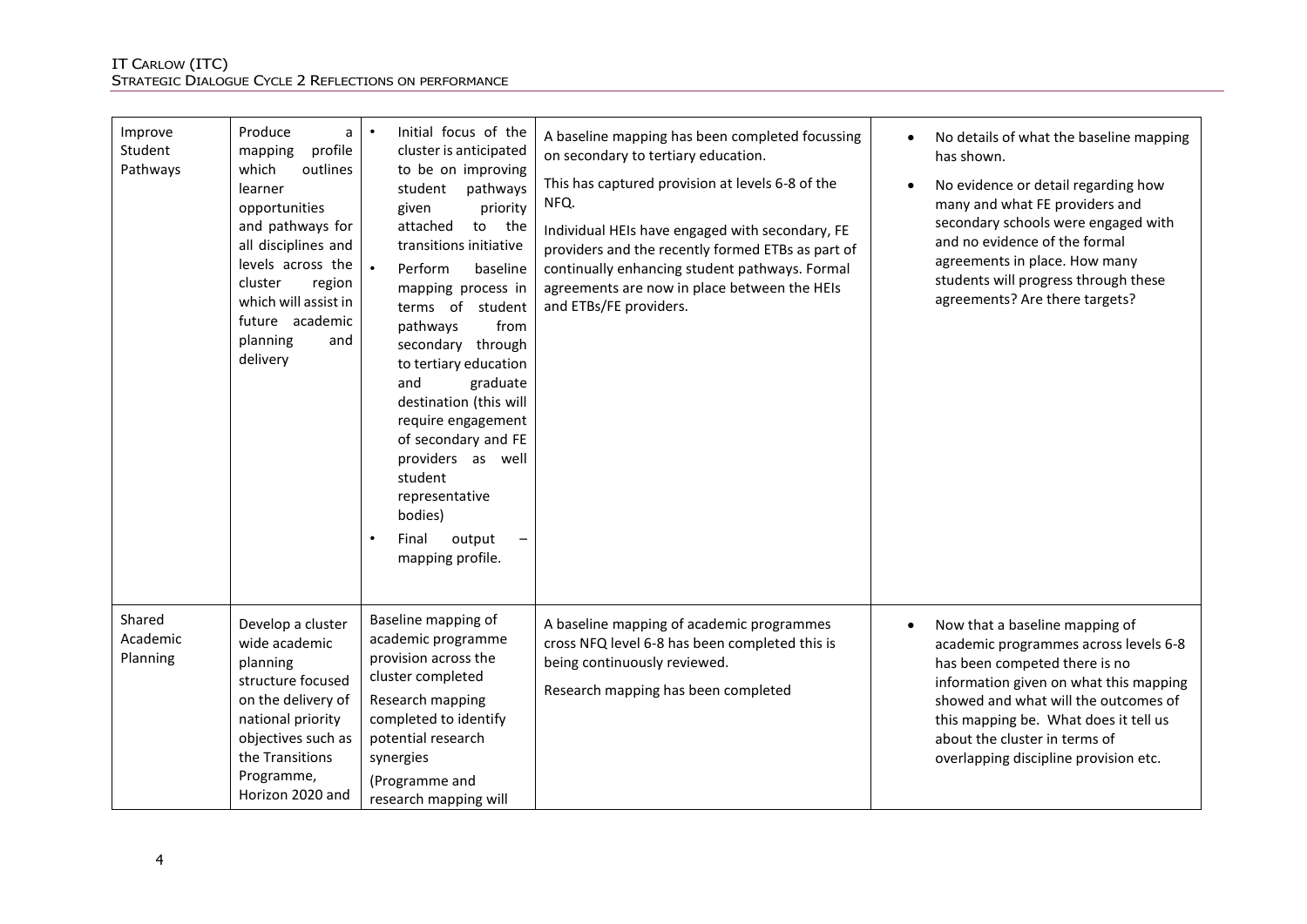| It is not clear what the research      |
|----------------------------------------|
| mapping is. What did it involve? Again |
| what issues did it identify? What will |
| the outcomes of this mapping be?       |
|                                        |
|                                        |
|                                        |
|                                        |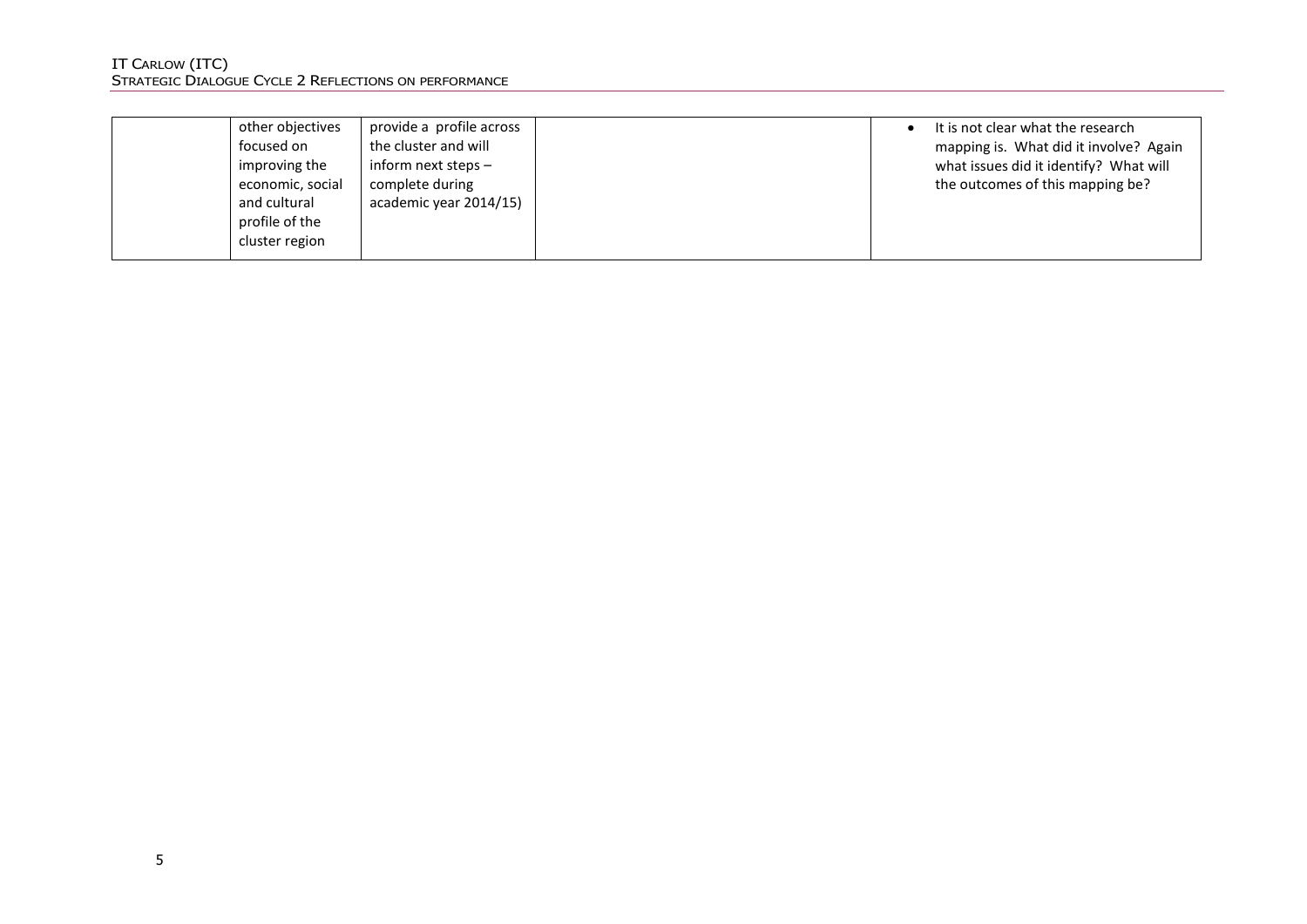# 2. Participation, equal access and lifelong learning

| <b>Institution</b><br>objective                                                                                                                                                                               | Performance<br>indicator                                                                                             | Interim target,<br>end 2014                                                                                | Progress against 2014 Target, commentary and<br>data source                                                                                                                                                                                                                                                                                                                                                                                                                                                                                                                                             | Comment                                                                                                                                                                                                                                                                                                                                                                                                                                                                                                                                                                                                                                                                                                                                                                                                                                                                                                         |
|---------------------------------------------------------------------------------------------------------------------------------------------------------------------------------------------------------------|----------------------------------------------------------------------------------------------------------------------|------------------------------------------------------------------------------------------------------------|---------------------------------------------------------------------------------------------------------------------------------------------------------------------------------------------------------------------------------------------------------------------------------------------------------------------------------------------------------------------------------------------------------------------------------------------------------------------------------------------------------------------------------------------------------------------------------------------------------|-----------------------------------------------------------------------------------------------------------------------------------------------------------------------------------------------------------------------------------------------------------------------------------------------------------------------------------------------------------------------------------------------------------------------------------------------------------------------------------------------------------------------------------------------------------------------------------------------------------------------------------------------------------------------------------------------------------------------------------------------------------------------------------------------------------------------------------------------------------------------------------------------------------------|
| To maintain<br><b>National Access</b><br>Plan student<br>entrant numbers<br>by developing<br>further non-<br>standard entry<br>routes through FE<br>and other<br>providers,<br>including RPL<br>opportunities | Mature student<br>entrant numbers<br>Non-standard<br>student entry<br>routes to Institute<br>of Technology<br>Carlow | Maintain National<br>Plan<br><b>Access</b><br>numbers<br>Review avenues of<br>non-standard<br>entry routes | Interim target achieved. It is clear from the IT<br>Carlow profile 2013/14(HEA) that IT Carlow has<br>maintained and exceeded the student entry<br>numbers as per the National Access Plan.<br>IT Carlow continues to provide accessible entry<br>opportunities for all and has expanded its non-<br>standard entry routes.<br>IT Carlow has established links to a numbers of<br>ETBs and FE providers.<br>The institute has updated its RPL policy and is a<br>national leader in this field and the field of work-<br>based learning as exemplified by its collaboration<br>with the Defence forces. | The statistics show that the proportion<br>$\bullet$<br>of mature new entrants has declined<br>from 26% to 21% in 2014/15. Therefore<br>this target has not been met as<br>proportions have not been maintained<br>and actual numbers have gone down.<br>ITC may argue that if the 2 <sup>nd</sup> year<br>advanced entry matures are included<br>they have maintained their numbers.<br>No evidence of how it is continuing to<br>$\bullet$<br>provide accessible entry opportunities<br>for all and how it has expanded its non-<br>standard entry route. This needs to be<br>backed up by evidence.<br>Again no information on how many ETBs<br>$\bullet$<br>it has made links with or what the<br>outcomes or proposed outcomes of<br>these links will be.<br>It is a leader in RPL and work based<br>$\bullet$<br>learning but HEA note instances of<br>flexible learning being returned as full-<br>time. |
| To maintain<br>Institute position                                                                                                                                                                             | Lifelong<br>Learning<br>returns                                                                                      | Maintain<br>current<br>provision                                                                           | Interim target achieved.                                                                                                                                                                                                                                                                                                                                                                                                                                                                                                                                                                                | Flexible learning numbers have declined<br>$\bullet$<br>in 2014/15 from 2013/14. They should                                                                                                                                                                                                                                                                                                                                                                                                                                                                                                                                                                                                                                                                                                                                                                                                                    |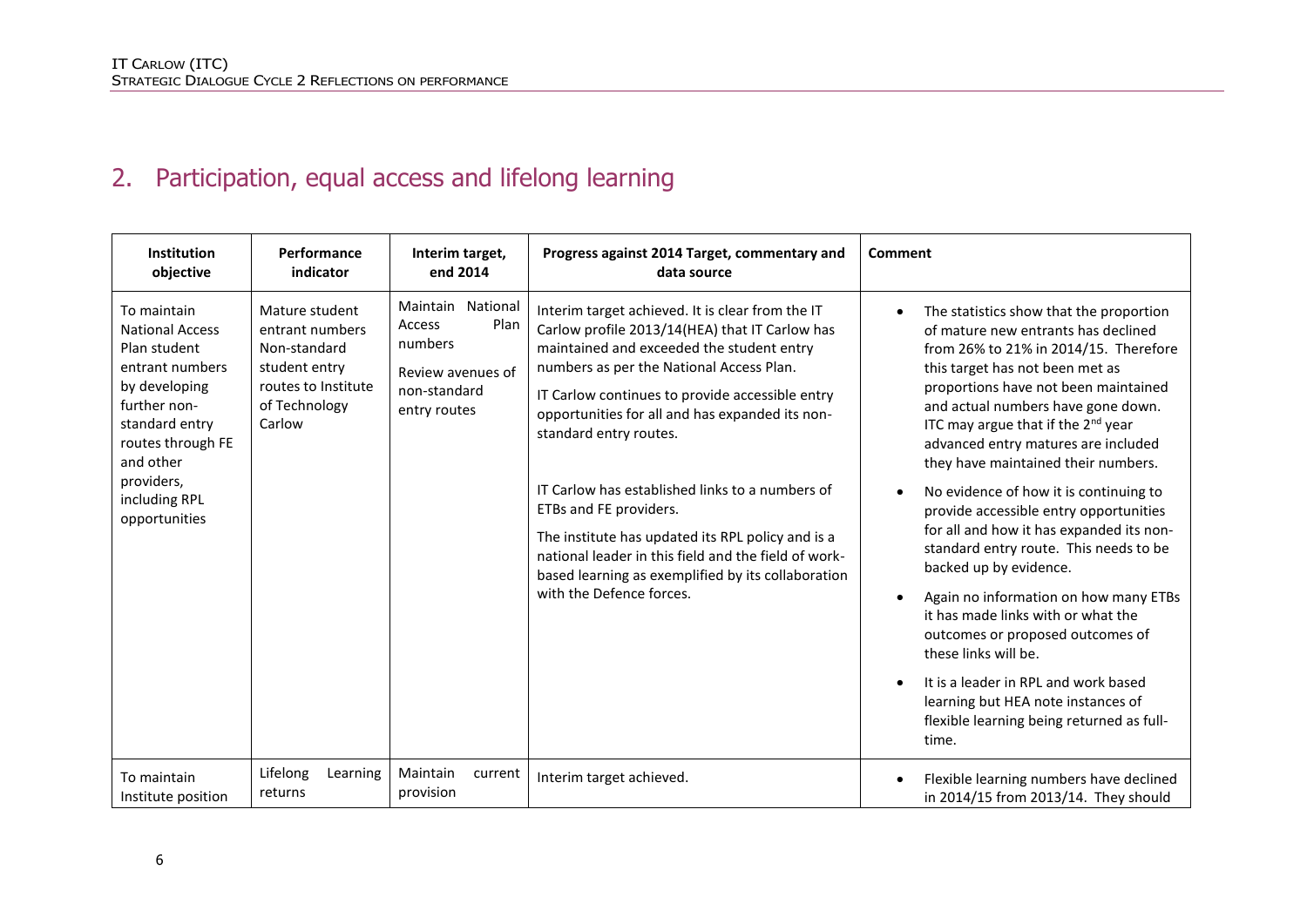| as market leader                                                                                                                                                                                                          | National    | Respond to       | IT Carlow continues to be the market leader of                                                                                                                                                                                                 | base targets on 2014/15. It is likely that                                                                                                                                                                                                                |
|---------------------------------------------------------------------------------------------------------------------------------------------------------------------------------------------------------------------------|-------------|------------------|------------------------------------------------------------------------------------------------------------------------------------------------------------------------------------------------------------------------------------------------|-----------------------------------------------------------------------------------------------------------------------------------------------------------------------------------------------------------------------------------------------------------|
| of Life-Long                                                                                                                                                                                                              | Springboard | Springboard call | lifelong learning and flexible learning WTE.                                                                                                                                                                                                   | 2016/17 targets will be met.                                                                                                                                                                                                                              |
| Learning and<br>flexible learning<br>WTE student<br>numbers to 2016<br>(Appendix 1)<br>contributing to the<br>national priority of<br>facilitating work-<br>ready graduates<br>contributing to<br>economic<br>development | reports     |                  | LLL student numbers grew from 1681 in 2012/13<br>to 2494 in 2013/14.<br>In February 2014 IT Carlow responded to the<br>Springboard call and secured 142 places across 6<br>programmes from L7- level.<br>IT Carlow have filled all 142 places. | They are performing well on<br>$\bullet$<br>Springboard and the numbers quoted<br>are correct. However they need to<br>almost double the numbers to meet<br>their 2016 target of 265. No information<br>on the outcomes for their Springboard<br>cohorts. |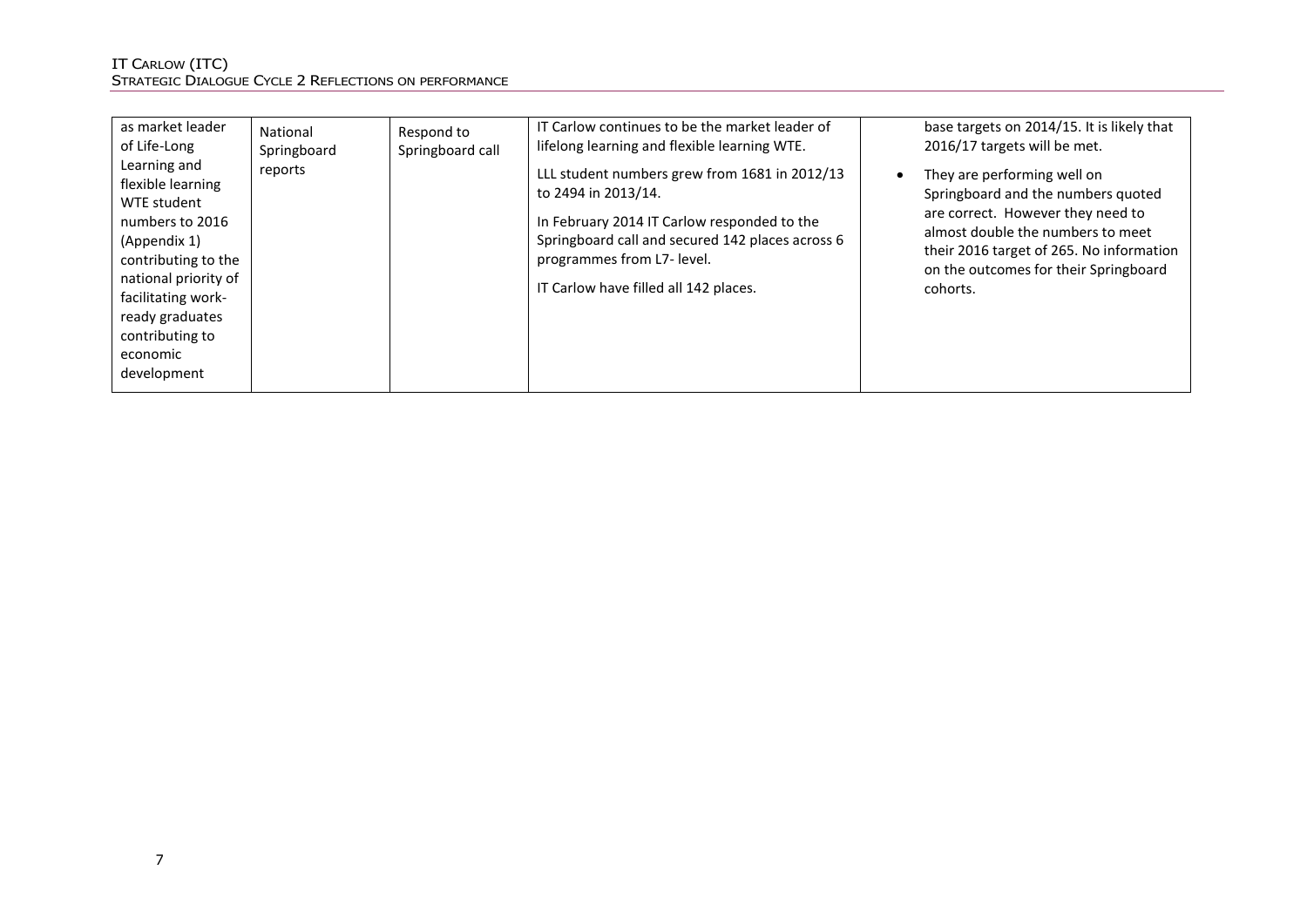# 3. Excellent teaching and learning and quality of student experience

| Institution<br>objective                                                                                                                                                                                                                                                                                                          | Performance<br>indicator                                                                                                                                                                                                                                                                                                                                                                                                                      | Interim target,<br>end 2014                                                                                                                                                                                                                                                          | Progress against 2014 Target, commentary and data<br>source                                                                                                                                                                                                                             | Comment                                                                                                                                                                                                                                                                                                                                                                                                                                                                                                                                                                      |
|-----------------------------------------------------------------------------------------------------------------------------------------------------------------------------------------------------------------------------------------------------------------------------------------------------------------------------------|-----------------------------------------------------------------------------------------------------------------------------------------------------------------------------------------------------------------------------------------------------------------------------------------------------------------------------------------------------------------------------------------------------------------------------------------------|--------------------------------------------------------------------------------------------------------------------------------------------------------------------------------------------------------------------------------------------------------------------------------------|-----------------------------------------------------------------------------------------------------------------------------------------------------------------------------------------------------------------------------------------------------------------------------------------|------------------------------------------------------------------------------------------------------------------------------------------------------------------------------------------------------------------------------------------------------------------------------------------------------------------------------------------------------------------------------------------------------------------------------------------------------------------------------------------------------------------------------------------------------------------------------|
| To implement the<br>Institute<br>of<br>Technology<br>staff<br>Carlow<br>development plan<br>focusing on:<br>the<br>$\bullet$<br>enhancement<br>of teaching,<br>learning,<br>assessment<br>and curricular<br>development<br>skills and<br>the development<br>of knowledge<br>linked to IT<br>Carlow's strategic<br>research goals. | of academic<br>28%<br>qualified<br>staff<br>to<br>doctoral<br>level<br>by<br>2016.<br>Sub-indicators<br>Continued<br>$\bullet$<br>implementation<br>and recognition<br>of<br>Academic<br>Professional<br>Development<br>suite of courses<br>including<br>delivery of MA<br>in Teaching and<br>Learning<br>programme.<br>Continued rollout of<br>the Institute's staff<br>development plan<br>linking to the<br>Institute's strategic<br>goals | Continued<br>implementation<br>and recognition of<br>Academic<br>Professional<br>Development<br>suite of courses<br>including delivery<br>of MA in Teaching<br>and<br>Learning<br>programme<br>Review of Staff<br>Development Plan<br>22% of staff<br>qualified to<br>doctoral level | Interim target exceeded at 28% of staff qualified top<br>doctoral level in Dec 2014.<br>IT Carlow has reviewed its staff development plan including<br>for allied and professional services staff.<br>Additionally a number of staff are undertaking doctoral<br>studies. (14% in 2014) | They have already met their 2016 target<br>$\bullet$<br>for the proportion of academic staff with a<br>PhD and based on data provided, will in<br>fact exceed that target. They are<br>commended on the additional staff<br>undertaking doctoral studies. The 2016<br>target should be revisited.<br>No information given on the outcomes of<br>the review of the Staff Development<br>programme and what work will arise from<br>this.<br>There is no update on the delivery of the<br>MA in Teaching and Learning mentioned.<br>How many staff have taken this course etc. |
| To further embed<br>quality assurance<br>and enhancement<br>arrangements,                                                                                                                                                                                                                                                         | continue<br>To<br>to<br>QA&E<br>implement<br>work plan                                                                                                                                                                                                                                                                                                                                                                                        | 60%<br>recommendations<br>QA&E<br>work<br>in<br>plan.                                                                                                                                                                                                                                | All 2014 interim targets achieved.<br>The recommendations in the QA&E work plan have been<br>fully implemented.                                                                                                                                                                         | No information given on the<br>$\bullet$<br>recommendations of the QA&E work<br>plan.                                                                                                                                                                                                                                                                                                                                                                                                                                                                                        |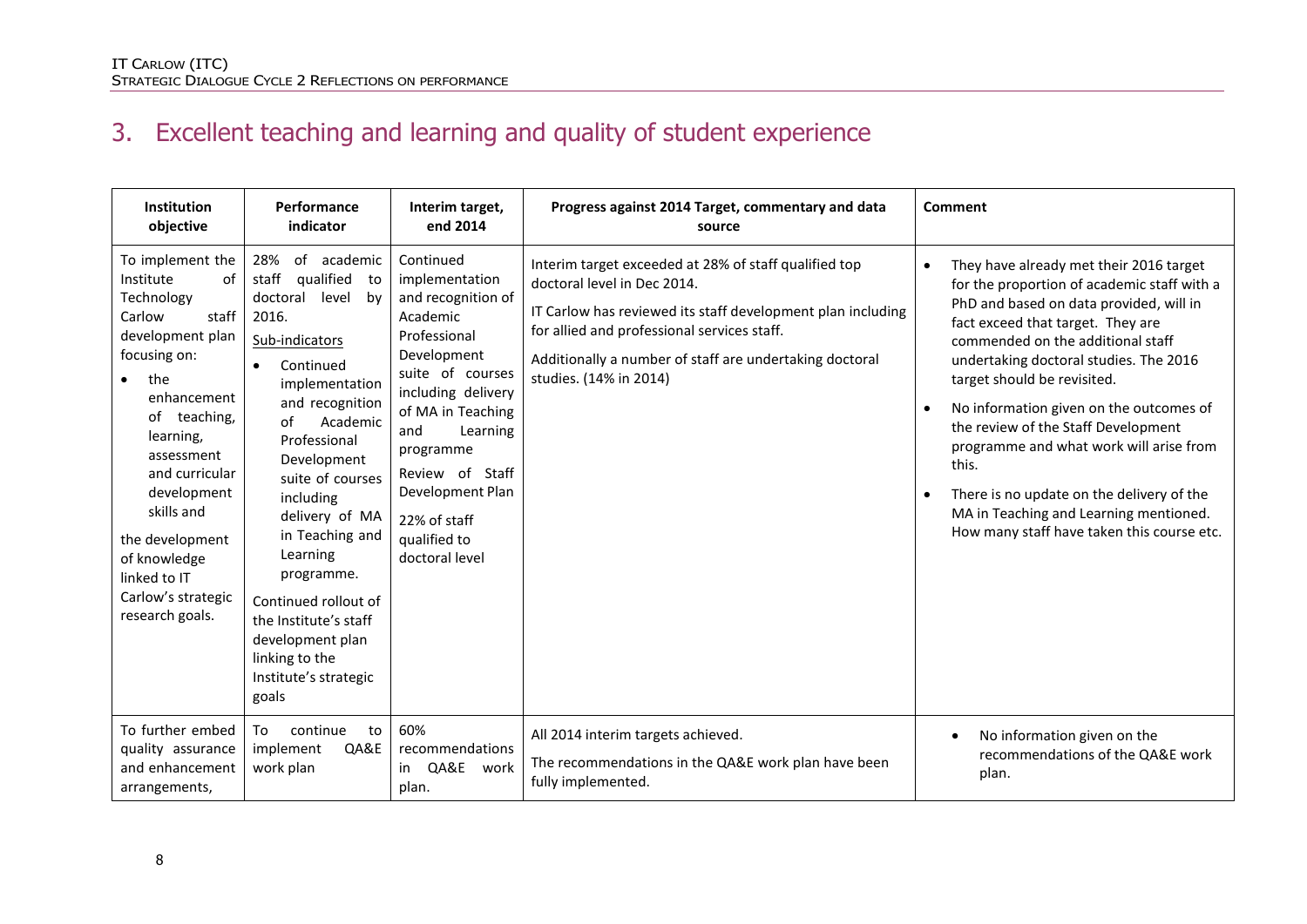| leading<br>best<br>practice<br>and<br>all<br>meeting<br>statutory<br>requirements                                                                                                                                                                                                                                                                                | Surveys, action and<br>feedback<br>Established<br>Teaching,<br>Learning<br>and<br>Assessment<br>Strategy                                                                                                                                                                      | Review T, L & A<br>Strategy.<br>Re-design<br>of<br>Institute-wide<br>survey.<br>staff<br>All<br>new<br>inducted                                                                                                                          | Work is ongoing on the teaching, learning and assessment<br>strategy.<br>IT Carlow revised and conducted its institute wide survey in<br>2013. IT Carlow is a central participant in ISSE. From 2015<br>IT Carlow's institute wide survey will be the ISSE.<br>All new staff are inducted with academic staff undergoing a<br>specific programme led by the institute's Teaching and<br>Learning Centre. | $\bullet$ | The target states that 'work is ongoing<br>on the Teaching, Learning and<br>Assessment Strategy' but no evidence<br>of what work is given.<br>The ISSE replaced its own institute<br>wide survey from 2015 and noted that<br>the response rates increased from 9%<br>in 2014 to 37% in 2015.                                                                                                                                                                                                                                                                                                                                                                                                                                                                                                                                  |
|------------------------------------------------------------------------------------------------------------------------------------------------------------------------------------------------------------------------------------------------------------------------------------------------------------------------------------------------------------------|-------------------------------------------------------------------------------------------------------------------------------------------------------------------------------------------------------------------------------------------------------------------------------|------------------------------------------------------------------------------------------------------------------------------------------------------------------------------------------------------------------------------------------|----------------------------------------------------------------------------------------------------------------------------------------------------------------------------------------------------------------------------------------------------------------------------------------------------------------------------------------------------------------------------------------------------------|-----------|-------------------------------------------------------------------------------------------------------------------------------------------------------------------------------------------------------------------------------------------------------------------------------------------------------------------------------------------------------------------------------------------------------------------------------------------------------------------------------------------------------------------------------------------------------------------------------------------------------------------------------------------------------------------------------------------------------------------------------------------------------------------------------------------------------------------------------|
| To enhance<br>the<br>first-year<br>experience<br>οf<br>students through<br>the provision of<br>broad-<br>more<br>based,<br>multi-<br>disciplinary<br>while<br>presence<br>facilitating<br>progression<br>to<br>highest possible<br>level in specialist<br>demand-based<br>programmes<br>meeting<br>social<br>economic<br>and<br>and<br>regional<br>national need | Development<br>and<br>delivery of market-<br>led<br>programmes<br>meeting the dual<br>demand<br>of<br>applicants<br>and<br>industry at regional<br>and national needs<br>while enhancing the<br>transition<br>from<br>second to third-level<br>for entrants via that<br>route | line<br>In<br>with<br>national<br>Transitions<br>Initiative, provide<br>broad-based<br>to<br>entry<br>in<br>programmes<br>two schools.<br>9<br>Level<br>developments<br>Audit and publish<br>graduate<br>attributes across<br>programmes | IT Carlow has revised its CAO offering to reduce the<br>number of programmes on offer at Level 8.<br>Over the course of 2014 IT Carlow developed 5 new Level 9<br>Masters programmes. Many have which have been funded<br>under the HEA Springboard Programme.<br>IT Carlow has audited and published a draft of its<br>Graduates Attributes.                                                            |           | A reduction in the number of Level 8<br>offerings is welcome but the HEA<br>expressed some concerns at the<br>interim dialogue that the student<br>numbers were increasing due to<br>increased provision in Humanities and<br>Business which may be moving away<br>from the mission of the Institute.<br>The new Masters Programmes appear<br>to have been developed under the<br>Springboard banner. Sustainability<br>may be an issue. No information<br>provided on these courses and<br>whether they are meeting the needs<br>of the region.<br>No detail of the draft graduate<br>attributes provided as supporting<br>documentation.<br>Earlier meeting discussion regarding<br>the reduction of programmes offerings<br>- proviso that courses on Wexford<br>campus need to be presented<br>separately in CAO handbook |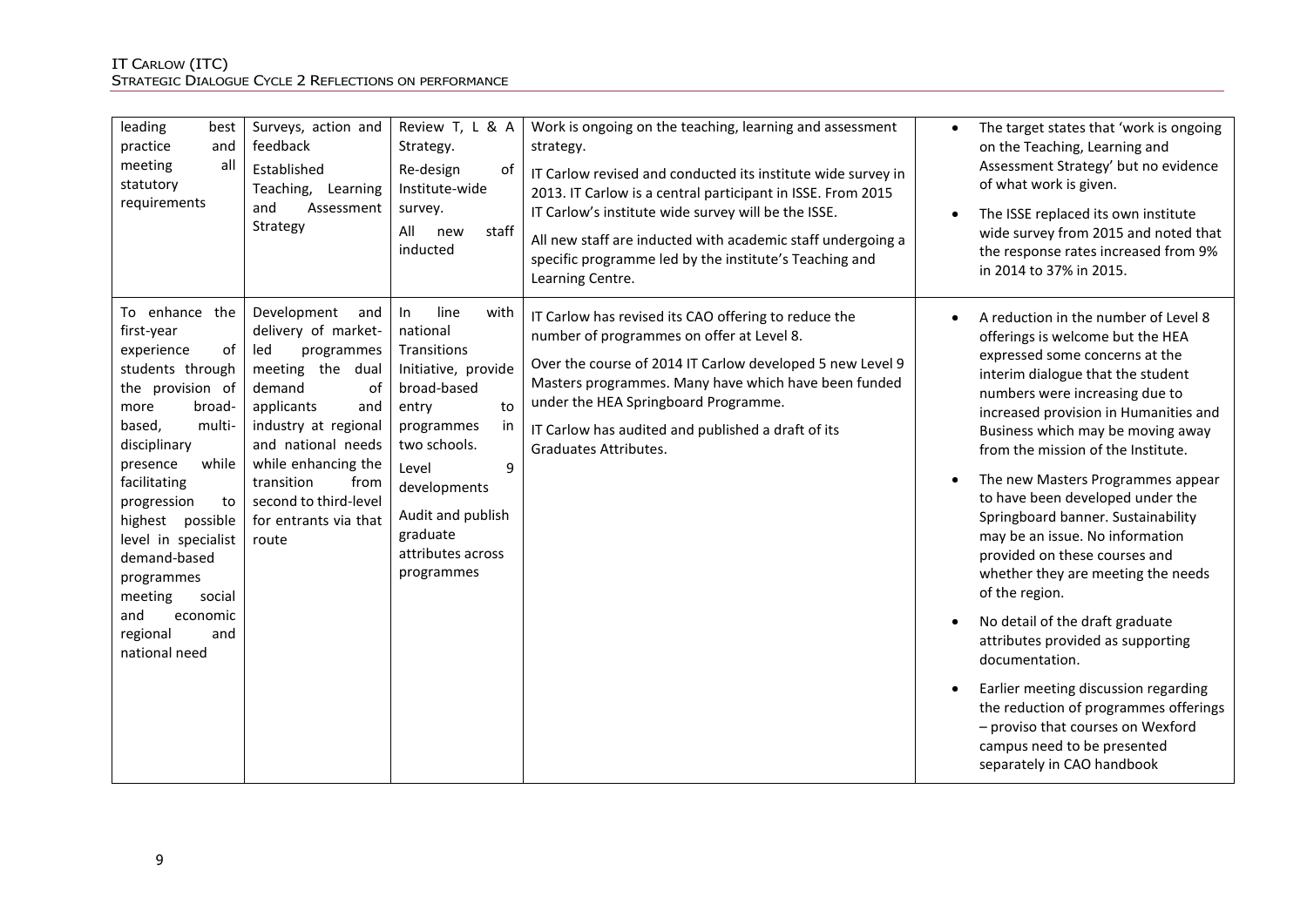# 4. High quality, internationally competitive research and innovation

| <b>Institution objective</b>                                                                                                                                                                                                                                                                                                                                                                                               | Performance<br>indicator                                                                                                                  | Interim target, end<br>2014                                                                                                                                                                                                      | Progress against 2014 Target,<br>commentary and data source                                                                                                                                                                                                                                           | <b>Comment</b>                                                                                                                                                                                                                                                         |
|----------------------------------------------------------------------------------------------------------------------------------------------------------------------------------------------------------------------------------------------------------------------------------------------------------------------------------------------------------------------------------------------------------------------------|-------------------------------------------------------------------------------------------------------------------------------------------|----------------------------------------------------------------------------------------------------------------------------------------------------------------------------------------------------------------------------------|-------------------------------------------------------------------------------------------------------------------------------------------------------------------------------------------------------------------------------------------------------------------------------------------------------|------------------------------------------------------------------------------------------------------------------------------------------------------------------------------------------------------------------------------------------------------------------------|
| To integrate the new RDI<br>building (Dargan Centre)<br>Institute's<br>the<br>into<br>Research and Innovation<br>This will<br>environment.<br>include<br>the<br>establishment<br>of<br>appropriate structures to<br>manage<br>and<br>support<br>campus based<br>spin-out<br>Institute<br>companies,<br>and<br>other<br>companies<br>enterpises<br>emerging<br>from or linked to the<br>Institute's<br>research<br>activity | commisioned<br>Fully<br>building,<br><b>RDI</b><br>innovation<br>and<br>enterprise<br>supports<br>in place, spin-out/<br>industry led RDI | Research facilities fully<br>functional<br>-strategic<br>RDI transferred to new<br>building.<br>Industry/stakeholder<br>group established.<br>Consultation<br>on<br>Strategic Development<br>Plan For Dargan Centre<br>completed | Dargan Centre fully operational;<br>consultation process and<br>industry/stakeholder group<br>being progressed.<br>Strategic consultation meetings<br>have been held by the research<br>COREs with industry groups<br>from the Biotechnology,<br>Information Technology and<br>Manufacturing sectors. | We welcome the full implementation and operation<br>$\bullet$<br>of the Dargan building but there is no of the type of<br>research involved and the numbers of researchers<br>using the building or evidence of research funding<br>increases due to this development. |
| develop a multi-<br>To<br>campus Graduate School<br>in collaboration with WIT<br>as a key component of a<br>Technological University<br>of the South East                                                                                                                                                                                                                                                                  | Progress towards a<br>multi-campus<br>graduate school<br>initiative.                                                                      | Through the TUSE<br>Graduate School<br>working group,<br>development of the<br>overarching framework<br>for the Graduate<br>School of the South<br>East                                                                          | The achievement of this target<br>was dependent on the outcome<br>of Phase 2 of the TU iterative<br>process.                                                                                                                                                                                          | This is related to the submission of the Phase 2 of<br>the TU designation process which for various<br>reasons has not happened.                                                                                                                                       |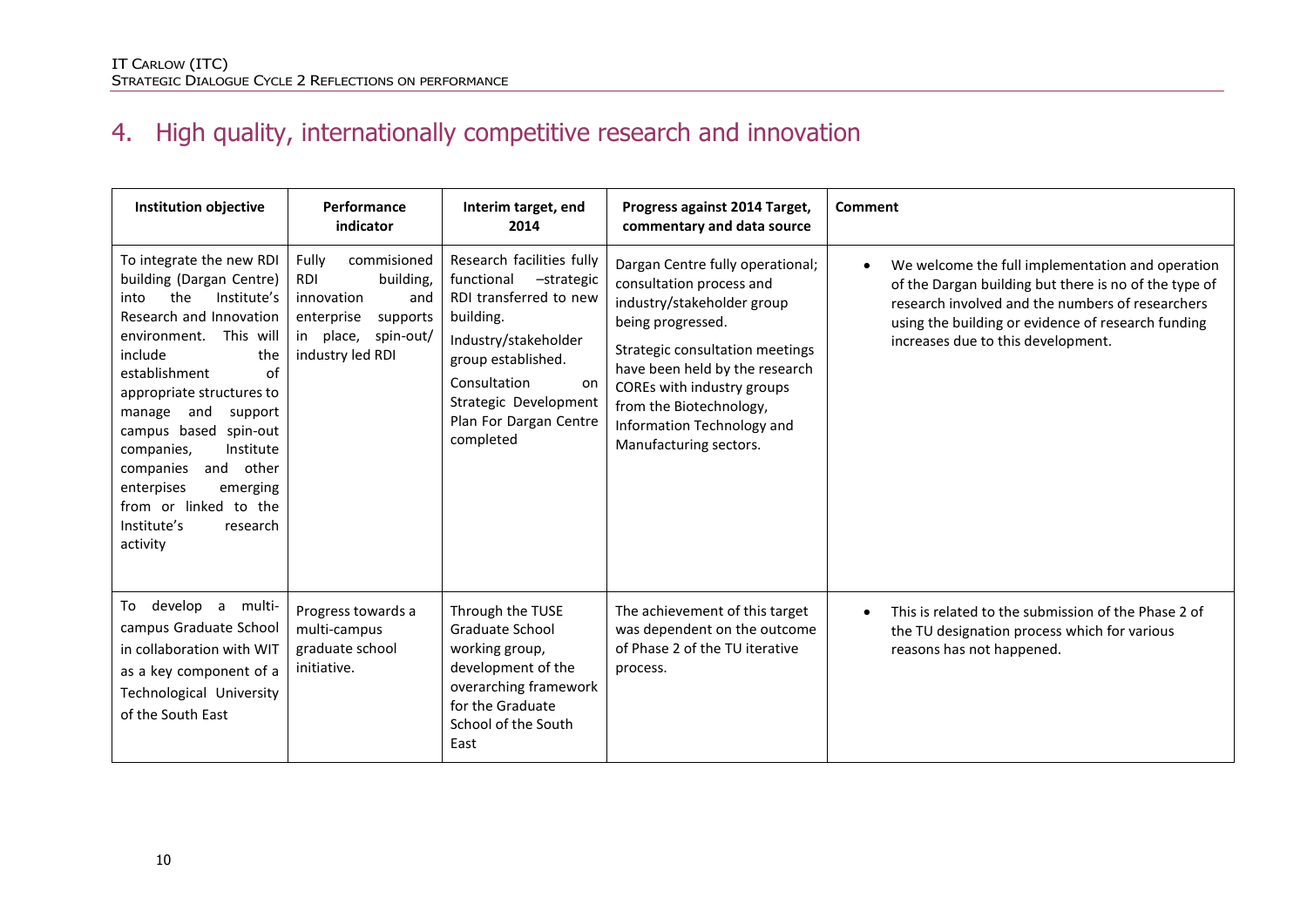| To increase the number<br>of postgraduate research<br>students to 100                                                                                                        | Postgraduate<br>registered students | 55 registered students<br>as at beginning of AY<br>2014/15 | Target achieved | $\bullet$ | This is a new objective not included in the original<br>compact. No rationale is provided for its inclusion in<br>this report.                                                                                                                                                                                                                                                                                                                                                                                                                                                                                                                                                                                                                                                                                                                                                                                 |
|------------------------------------------------------------------------------------------------------------------------------------------------------------------------------|-------------------------------------|------------------------------------------------------------|-----------------|-----------|----------------------------------------------------------------------------------------------------------------------------------------------------------------------------------------------------------------------------------------------------------------------------------------------------------------------------------------------------------------------------------------------------------------------------------------------------------------------------------------------------------------------------------------------------------------------------------------------------------------------------------------------------------------------------------------------------------------------------------------------------------------------------------------------------------------------------------------------------------------------------------------------------------------|
| registered students by<br>the beginning of the<br>academic year 2016/17<br>- Note: this objective is<br>directed towards<br>meeting the criteria of<br>TU designation and is |                                     |                                                            |                 | $\bullet$ | The student numbers quoted are correct, however,<br>further interrogation of the numbers highlights the<br>fact that the number of PhD students is very low at 8<br>and that they are not on course to meet the 2016<br>target of 24 PhD students. ITC state that this target<br>is very much resource dependent.                                                                                                                                                                                                                                                                                                                                                                                                                                                                                                                                                                                              |
| subject to additional<br>investment for<br>completion                                                                                                                        |                                     |                                                            |                 | $\bullet$ | In 2011/12 there were only five students registered<br>at Level 10, there has only been an increase of three<br>students to eight in 2014/15. Level 9 (research) has<br>increased from 2011/12 (23) to 2014/15 (47)<br>although it is unlikely that they will meet their 2016<br>target (72). This is in line with the overall sectoral<br>trends for 2016 targets for Levels 9 and 10. In the<br>original profile for 2016, ITC had projected 62<br>students at L9 (research). ITC claim that there will<br>be an increase of 140% in research student numbers<br>in the timeline under review against a sector<br>forecast of 83%. They state that this will see ITC<br>reach and exceed the IoT average for research as a<br>proportion of all Level 8 and over FTE and meet the<br>TU criteria within three years. It is projected that<br>there will be 80 registered postgraduate students in<br>2015/16 |
|                                                                                                                                                                              |                                     |                                                            |                 | $\bullet$ | ITC has secured only one IRC postgraduate<br>scholarship award since 2010.                                                                                                                                                                                                                                                                                                                                                                                                                                                                                                                                                                                                                                                                                                                                                                                                                                     |
|                                                                                                                                                                              |                                     |                                                            |                 | $\bullet$ | ITC has introduced a number of initiatives to support<br>its research including a structured programme in<br>research practice implemented in 2014 involving 50<br>PGS and 30 academic researchers. In addition, a<br>policy, Postgraduate Awards by Research and                                                                                                                                                                                                                                                                                                                                                                                                                                                                                                                                                                                                                                              |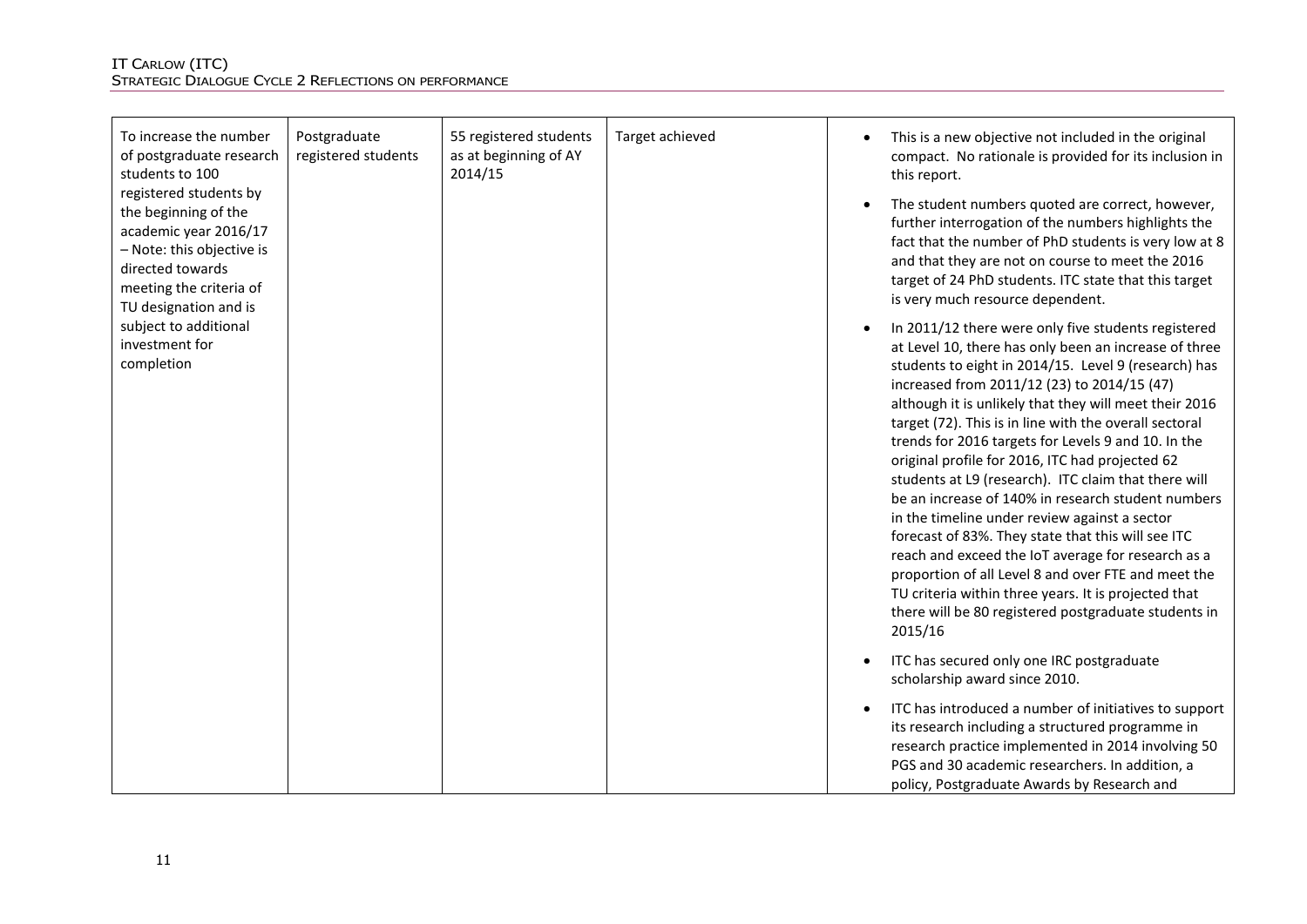|  | Dissertation was updated and submitted to an<br>external peer review panel, chaired by an<br>international chairperson.                                                                                         |
|--|-----------------------------------------------------------------------------------------------------------------------------------------------------------------------------------------------------------------|
|  | According to HEA trend data, IT Carlow's research<br>income for 2012/13 was c. €1m, a decrease of 43%<br>since 2009/10. Its target for 2016 is €4m, this will<br>require a 280% increase on the 2012/13 income. |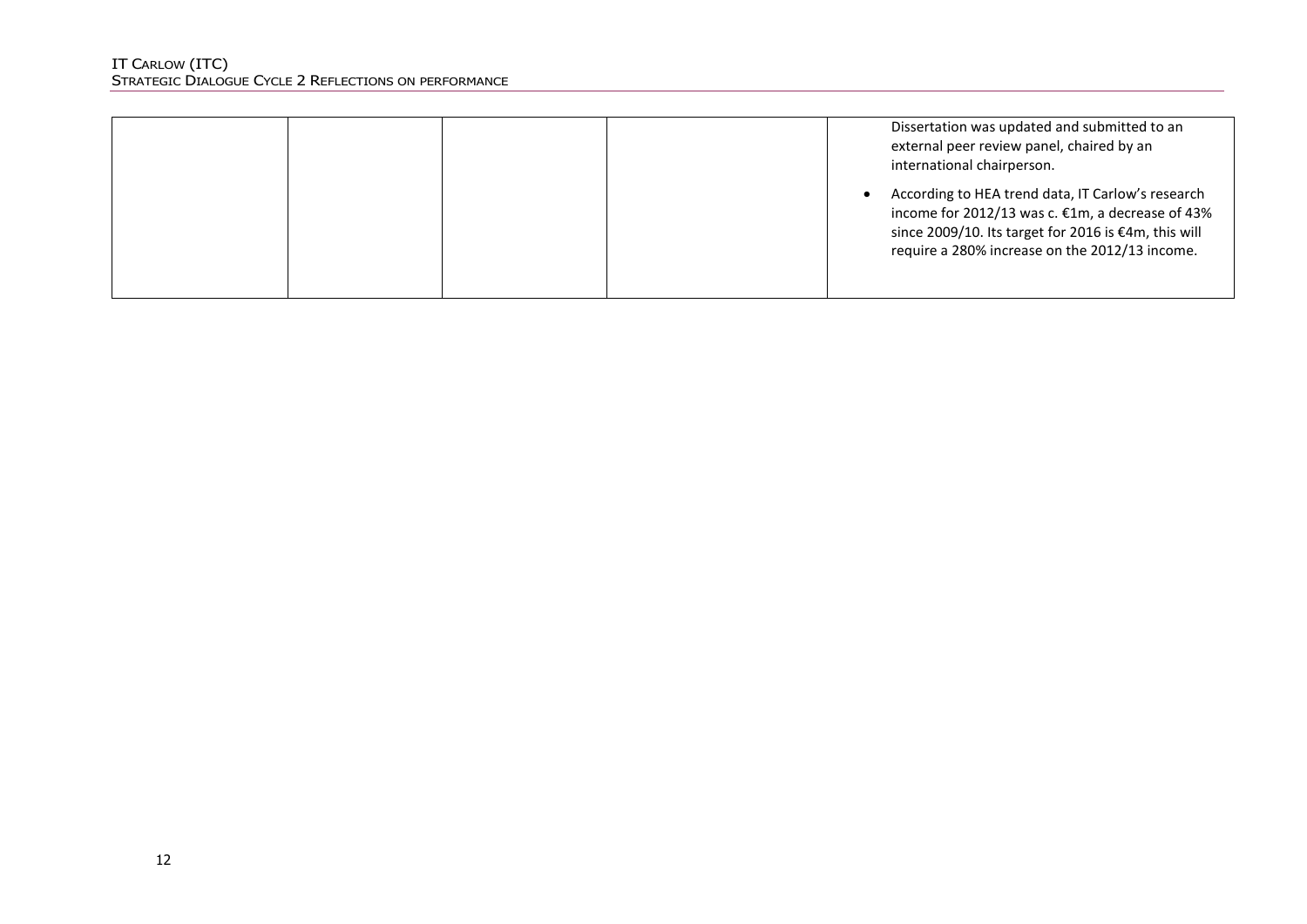### 5. Enhanced engagement with enterprise and the community and embedded knowledge exchange

| Institution<br>objective                                                                                                                                                                                                        | Performance<br>indicator                                                                                                                                                                                  | Interim target, end 2014                                                                                                                                                                                                                                                                                                                                                                                                         | Progress against 2014 Target,<br>commentary and data source                                                                                                                                                                                                                                                                                                                                                                                                                                                                                                      | Comment                                                                                                                                                                                                                                                                                                                                                                                                                                                 |
|---------------------------------------------------------------------------------------------------------------------------------------------------------------------------------------------------------------------------------|-----------------------------------------------------------------------------------------------------------------------------------------------------------------------------------------------------------|----------------------------------------------------------------------------------------------------------------------------------------------------------------------------------------------------------------------------------------------------------------------------------------------------------------------------------------------------------------------------------------------------------------------------------|------------------------------------------------------------------------------------------------------------------------------------------------------------------------------------------------------------------------------------------------------------------------------------------------------------------------------------------------------------------------------------------------------------------------------------------------------------------------------------------------------------------------------------------------------------------|---------------------------------------------------------------------------------------------------------------------------------------------------------------------------------------------------------------------------------------------------------------------------------------------------------------------------------------------------------------------------------------------------------------------------------------------------------|
| Enhance our<br>contribution to the<br>economic, social<br>and cultural<br>development of<br>the region in<br>partnership with<br>WIT through the<br>expansion of<br>partnerships and<br>alliances across all<br>our activities. | Establishment of<br><b>Regional Engagement Forum</b><br>established<br>Regional<br>Engagement<br>Work plan developed<br>Forum as per TU<br>Stage 1 submission<br>Staff and institute<br>engagement audits |                                                                                                                                                                                                                                                                                                                                                                                                                                  | The achievement of this target was<br>dependent on the outcome of Phase 2 of<br>the TU iterative process.                                                                                                                                                                                                                                                                                                                                                                                                                                                        | This is related to the successful<br>$\bullet$<br>submission of phase 2 of the TU<br>iterative process.                                                                                                                                                                                                                                                                                                                                                 |
| To increase IT<br>Carlow output of<br>economically<br>relevant<br>knowledge, know-<br>how and patents<br>through<br>strengthening<br>institutional<br>competence at<br>TTO level and<br>among<br>researchers.                   | ΕI<br>Agreed<br>Technology<br>Transfer<br>Office<br>metrics as shown<br>below                                                                                                                             | Technology Transfer Office<br>EI.<br>metric targets for 2014 are Spin<br>$(1)$ ;<br>Licences/<br>Options/<br>outs<br>Assignments<br>(2);<br>Research<br>agreements with industry (>25K)<br>disclosures<br>Invention<br>(3);<br>$(1)$ ;<br>Priority patent applications<br>$(2)$ ;<br>Patent Applications<br><b>PCT</b><br>(0);<br>Research<br>agreements<br>with<br>industry (<25K)<br>$(50)$ ; Start-ups,<br>spin-ins etc. (15) | El Technology Transfer Office metric<br>targets for<br>2014 are Spin outs (1);<br>Licences/ Options/ Assignments<br>$(2)$ :<br>Research agreements with industry (>25K)<br>(0); Invention disclosures (5);<br>Priority<br>patent applications (3);<br>PCT Patent<br>Applications (0); Research agreements<br>with industry (<25K) (36); Start-ups, spin-<br>ins etc. (16)<br>ITC will see in 2015 an increased activity in<br>research agreements with industry (more<br>than 25K) and is on target to meet research<br>agreements metric with industry for less | On the whole they have met<br>most of their TTO metrics as<br>agreed with EI. In the narrative<br>ITC report that a mid-term<br>review of the Technology<br><b>Transfer Strengthening</b><br>Initiative Stage 2 underwent a<br>mid-term review. The review<br>was overall positive with some<br>issues highlighted. A spin-out<br>company, Microgen Tech, was<br>nominated by EI as HPSU and<br>Alarm Manager was one of the<br>participants on the New |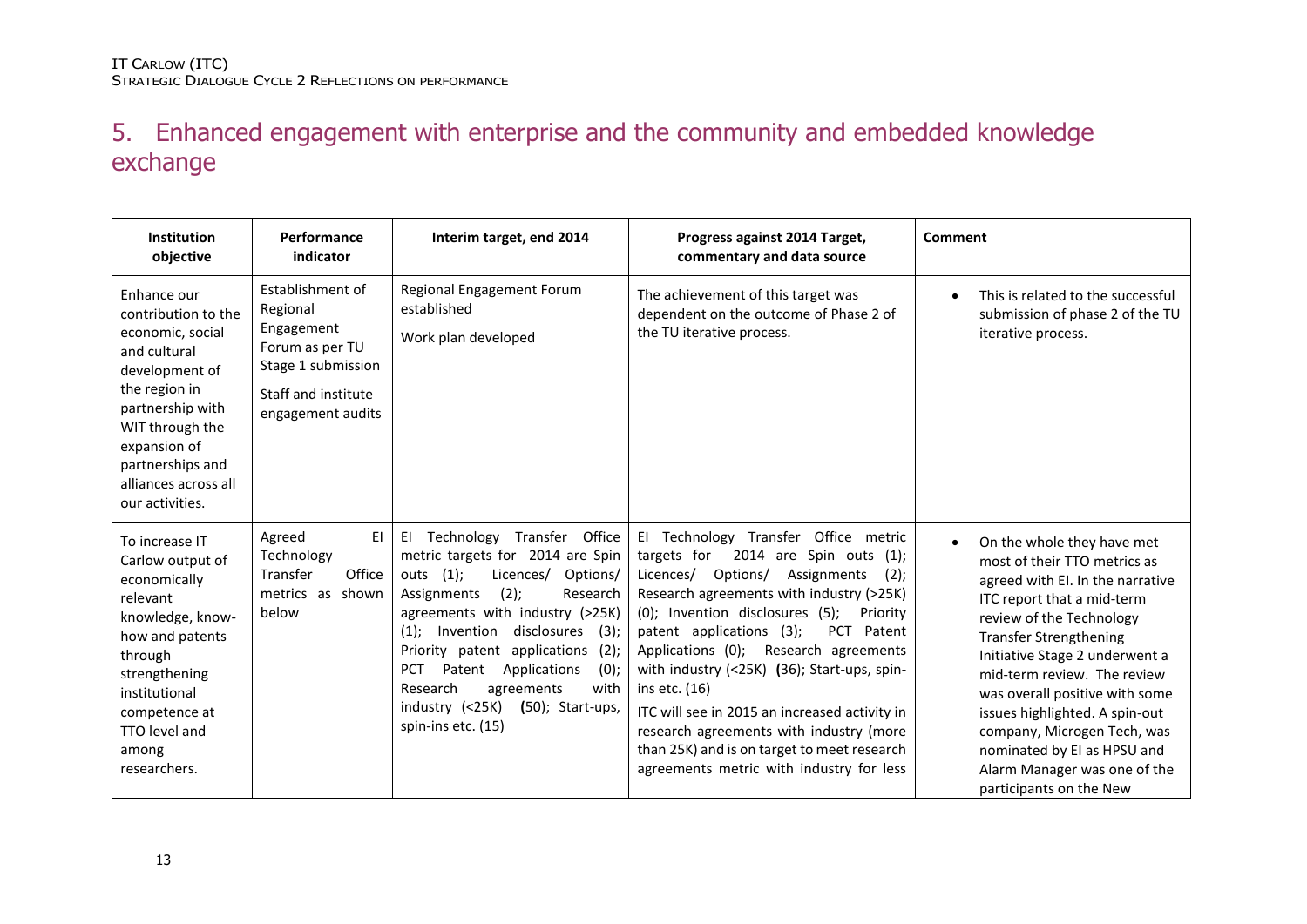|                                                                                                                            |                                                                                                                                                                                                                                                       |                                                                                                                                                                                                                                                                                                             | than 25k. All other metrics are in line with<br>projected.                                                                                                                                                                                                                  | <b>Frontiers Entrepreneurial</b><br>Development Programme. ITC<br>states that it has consistently<br>been in the top two loTs<br>participating in the EI<br>innovation voucher scheme.                                                                                                                                                                                                                                                                                                                                                             |
|----------------------------------------------------------------------------------------------------------------------------|-------------------------------------------------------------------------------------------------------------------------------------------------------------------------------------------------------------------------------------------------------|-------------------------------------------------------------------------------------------------------------------------------------------------------------------------------------------------------------------------------------------------------------------------------------------------------------|-----------------------------------------------------------------------------------------------------------------------------------------------------------------------------------------------------------------------------------------------------------------------------|----------------------------------------------------------------------------------------------------------------------------------------------------------------------------------------------------------------------------------------------------------------------------------------------------------------------------------------------------------------------------------------------------------------------------------------------------------------------------------------------------------------------------------------------------|
|                                                                                                                            |                                                                                                                                                                                                                                                       |                                                                                                                                                                                                                                                                                                             |                                                                                                                                                                                                                                                                             | Further detail, naming the spin<br>out and listing specifics to back<br>up metrics would be desirable.                                                                                                                                                                                                                                                                                                                                                                                                                                             |
| strengthen<br>To<br>learner<br>engagement<br>and<br>civic<br>identity<br>module<br>through<br>and<br>programme<br>delivery | Proportion<br>0f<br>modules reviewed<br>against<br>learner<br>engagement<br>and<br>identity<br>civic<br>criteria<br>approved<br>academic<br>bv<br>council<br>Number<br>0f<br>students<br>participating<br>in<br>Presidents<br><b>Volunteer Awards</b> | of<br>Development<br>learner<br>engagement and civic identity<br>criteria for individual modules and<br>programmes and included in policy<br>and procedure for the design of<br>new programmes<br>Increase of 10% in the number of<br>students<br>participating<br>in<br><b>Presidents Volunteer Awards</b> | Engagement criteria for the review of<br>curricula have been agreed through the<br>strategic review process by schools,<br>campus and departments. The number of<br>participants participating in the Presidents<br>Volunteer Awards has increased by over<br>100% in 2014. | Data to back up the 100%<br>$\bullet$<br>increase in those participating<br>in the President's Volunteer<br>Awards would have<br>strengthened this statement.<br>According to the narrative, this<br>award was established in<br>association with UNUM, a US<br>multinational based in Carlow<br>and Carlow Volunteer Centre.<br>The narrative reports that 72%<br>of staff, through a staff survey<br>on engagement, stated that<br>they had some form of<br>engagement with business or<br>community organisations<br>external to the institute. |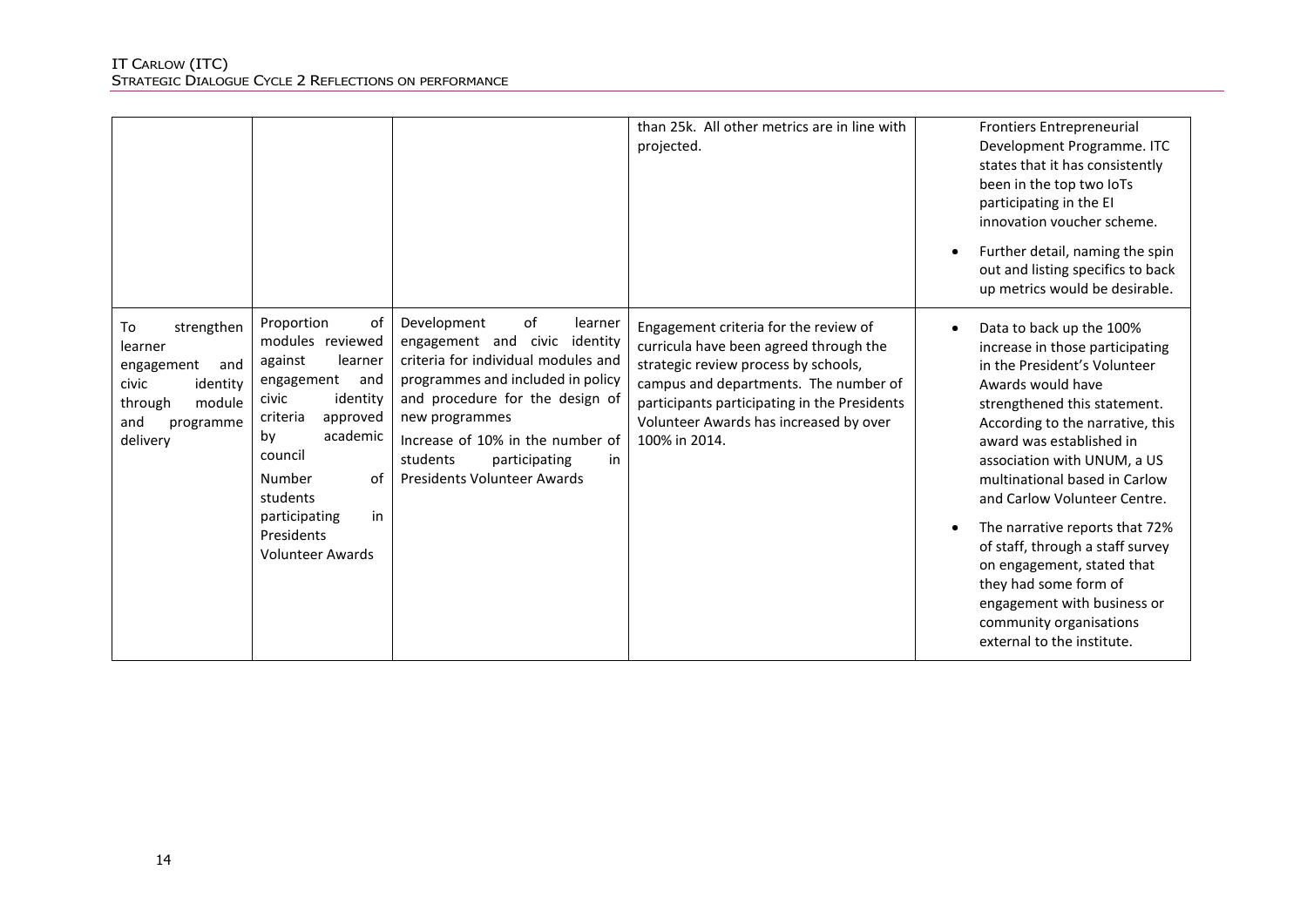### 6. Enhanced internationalisation

| <b>Institution</b><br>Performance<br>indicator<br>objective                                                                                                                                                                                                                                                                                                                                                                                                                                                                           | Interim target, end 2014                                                                                                                                                                                                                                                                                                                                                                                                                                                                                          | Progress against 2014 Target, commentary<br>and data source                                                                                                                                                                                                                             | Comment                                                                                                                                                                                                                                                                                                                                                                                                                                                                                                                                                                                                                                                                                                                                                                                                                                                                                          |
|---------------------------------------------------------------------------------------------------------------------------------------------------------------------------------------------------------------------------------------------------------------------------------------------------------------------------------------------------------------------------------------------------------------------------------------------------------------------------------------------------------------------------------------|-------------------------------------------------------------------------------------------------------------------------------------------------------------------------------------------------------------------------------------------------------------------------------------------------------------------------------------------------------------------------------------------------------------------------------------------------------------------------------------------------------------------|-----------------------------------------------------------------------------------------------------------------------------------------------------------------------------------------------------------------------------------------------------------------------------------------|--------------------------------------------------------------------------------------------------------------------------------------------------------------------------------------------------------------------------------------------------------------------------------------------------------------------------------------------------------------------------------------------------------------------------------------------------------------------------------------------------------------------------------------------------------------------------------------------------------------------------------------------------------------------------------------------------------------------------------------------------------------------------------------------------------------------------------------------------------------------------------------------------|
| To implement an<br>Admissions data<br>effective strategy<br>for percentage of<br>student<br>for<br>full time student<br>recruitment,<br>population coming<br>to IT Carlow whose<br>focusing<br>on<br>normal place of<br>strategically<br>residence is not in<br>identified<br>kev<br>Ireland<br>markets with the<br>objective<br>of<br>increasing<br>the<br>Institute's<br>international<br>student<br>population to a<br>minimum of 10%<br>of the total full-<br>student<br>time<br>population as per<br>the<br>baseline<br>measure. | Senior management approve the<br>$\bullet$<br>establishment of a cross-institute<br>international steering group to<br>ensure co-ordination of effort in<br>international<br>recruitment and<br>efficiencies in the system<br>Reserved<br>places<br>policy<br>and<br>$\bullet$<br>procedure implemented<br>Existing markets analysed and<br>new opportunities identified<br>International student population<br>is a minimum of 7.5% of the total<br>full-time student population as<br>per the baseline measure. | All targets achieved; approx. 9% of<br>registered full-time students are<br>international learners.<br>International Steering Group in place.<br>Reserved places policy approved.<br>Policy on admission of international<br>learners approved.<br>On-going market monitoring in place. | ITC quote that 9% of their<br>$\bullet$<br>registered full-time students are<br>international learners but our data<br>shows 6%. They may be including<br>Erasmus students.<br>How many places were included in<br>$\bullet$<br>the reserved place policy for<br>international students? Has this<br>increased?<br>What is the policy on the<br>$\bullet$<br>admission of international<br>learners?<br>What are the new markets that<br>$\bullet$<br>have been identified and how are<br>they going about this monitoring<br>exercise.<br>In the narrative, ITC references<br>$\bullet$<br>the wider market for international<br>students and notes that UK HEIs of<br>similar profile to ITC would attract<br>10% non-EU students. It is noted<br>that it's important to understand<br>the competitive market and<br>Ireland's 0.3% of the market share<br>of the global international market. |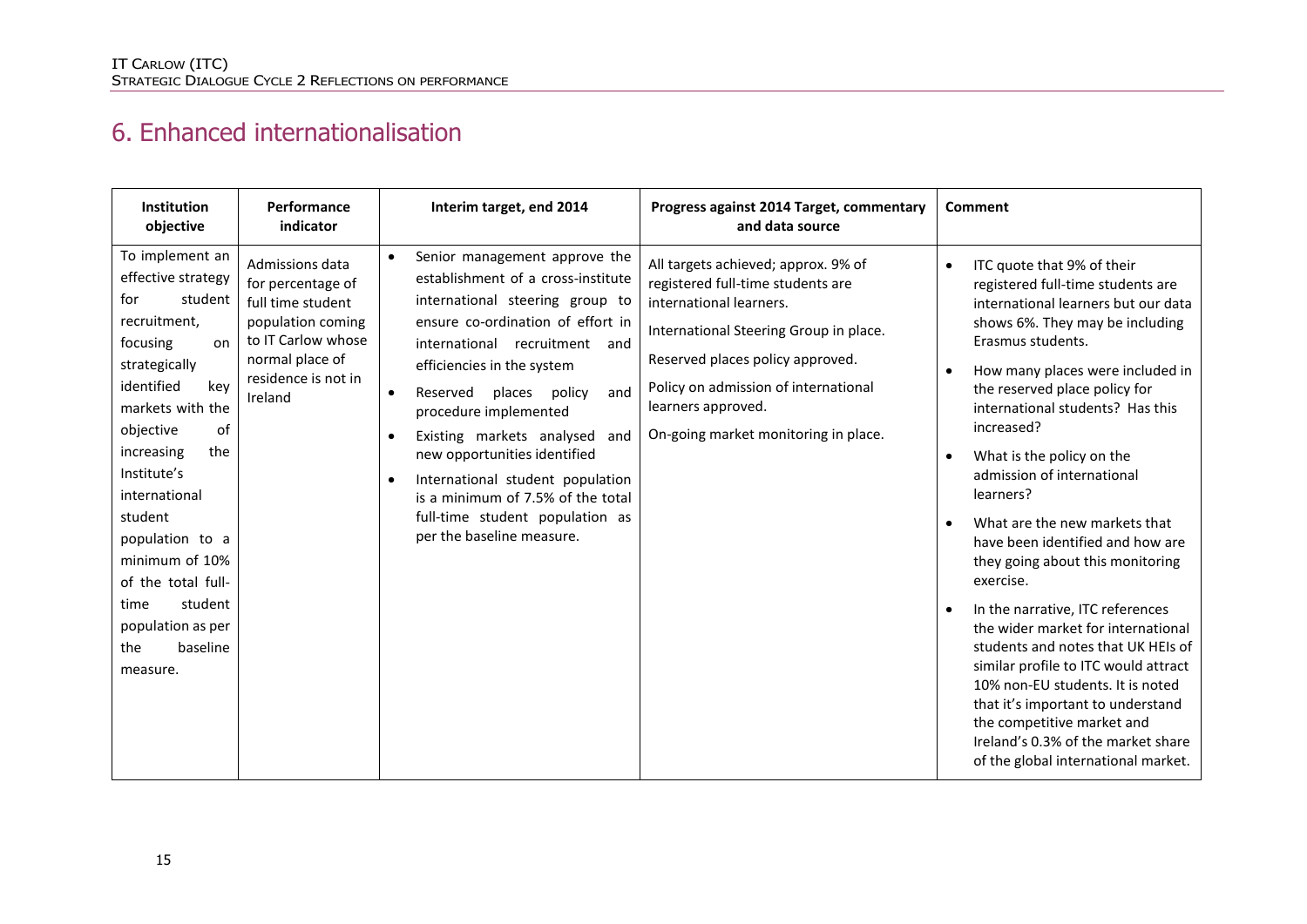|                                                                                                                                                                                     |                                                                                                                                                                                                                                                                 |                                                                                                                                                                                                                                                                                                                                      |                                                                                                                                                                       | ITC states that it is a leader in<br>international recruitment among<br>the IoTs and continues to perform<br>in excess of the national averages<br>for the sector in terms of student<br>recruitment. According to HEA<br>stats, there are 260 international<br>students in 2014/15, representing<br>6% of enrolments. This is on par<br>with the IoT sector as a whole.<br>The ITC target for 2016 is 250 (6%<br>of all enrolments), again in line<br>with sector average. Within the<br>southern cluster (IoTs only), IT<br>Tralee, 10% of enrolments are<br>international (probably reflecting<br>81 Brazilian students in 2014/15);<br>WIT stands at 9% (204) Brazilian<br>students); CIT stands at 3%. ITC<br>has only 9 Brazilian students in<br>2014/15, compared to 14 in<br>2013/14. |
|-------------------------------------------------------------------------------------------------------------------------------------------------------------------------------------|-----------------------------------------------------------------------------------------------------------------------------------------------------------------------------------------------------------------------------------------------------------------|--------------------------------------------------------------------------------------------------------------------------------------------------------------------------------------------------------------------------------------------------------------------------------------------------------------------------------------|-----------------------------------------------------------------------------------------------------------------------------------------------------------------------|-----------------------------------------------------------------------------------------------------------------------------------------------------------------------------------------------------------------------------------------------------------------------------------------------------------------------------------------------------------------------------------------------------------------------------------------------------------------------------------------------------------------------------------------------------------------------------------------------------------------------------------------------------------------------------------------------------------------------------------------------------------------------------------------------|
| develop<br>To<br>internationalised<br>curricula<br>and<br>internationally-<br>focused<br>programmes,<br>learning<br>outcomes<br>and<br>0f<br>assessment<br>students in line<br>with | Proportion<br>of<br>modules reviewed<br>against<br>internationalisation<br>criteria<br>Increased number<br>of alliances and<br>collaborations with<br>international HEIs<br>(by 10%) over the<br>lifetime of the plan<br>Percentage<br>of<br>students and staff | Development of internationalisation<br>criteria for individual modules and<br>programmes and included in policy<br>and procedure for the design of new<br>programmes<br>Develop clearly defined criteria based<br>on strategic priorities in pursuing and<br>international<br>forming<br>new<br>partnerships and strategic alliances | All targets achieved.<br>Criteria for the internationalisation of<br>criteria have been agreed through the<br>strategic review process by schools and<br>Departments. | No information given on the<br>criteria.                                                                                                                                                                                                                                                                                                                                                                                                                                                                                                                                                                                                                                                                                                                                                      |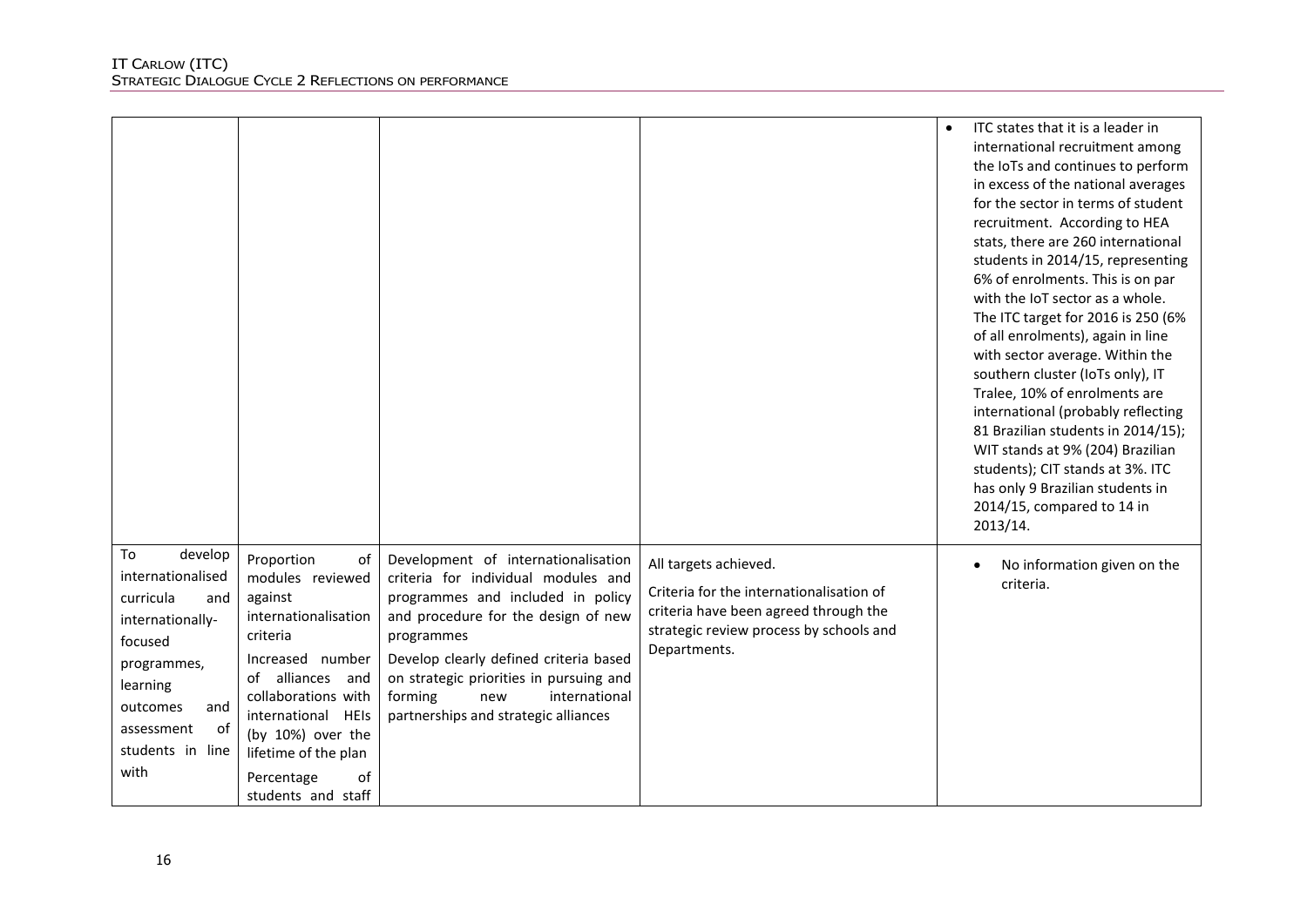| international<br>goals                                                                                                                                                                                                                                                                            | involved<br>in<br>overseas exchange<br>&<br>mobility<br>programmes                                           |                                                                                                                                                              |                                                                                                                                                                                                                                                                                                                          |                                                                                                                                                                                                                                                                                                                                                                                                                                                                                                                                                                       |
|---------------------------------------------------------------------------------------------------------------------------------------------------------------------------------------------------------------------------------------------------------------------------------------------------|--------------------------------------------------------------------------------------------------------------|--------------------------------------------------------------------------------------------------------------------------------------------------------------|--------------------------------------------------------------------------------------------------------------------------------------------------------------------------------------------------------------------------------------------------------------------------------------------------------------------------|-----------------------------------------------------------------------------------------------------------------------------------------------------------------------------------------------------------------------------------------------------------------------------------------------------------------------------------------------------------------------------------------------------------------------------------------------------------------------------------------------------------------------------------------------------------------------|
| Increase the<br>number of<br>alliances and<br>collaborations<br>with<br>international<br>HEIs by 10% over<br>the lifetime of<br>the plan                                                                                                                                                          | Number of<br>alliances and<br>collaborations<br>listed in Institute<br>Collaborative<br>Register             | Develop clearly defined criteria based<br>on strategic priorities in pursuing and<br>forming<br>international<br>new<br>partnerships and strategic alliances | Criteria for new partnerships/collaborations<br>are contained within the policies and<br>procedure son collaborative and trans-<br>national provision and joint awards<br>approved following international peer<br>review in 2014.<br>In 2014 3 new partners were added but a<br>net decrease of 2 partners is recorded. | This is a new objective not<br>originally outlined in the<br>compact.                                                                                                                                                                                                                                                                                                                                                                                                                                                                                                 |
| To enhance<br>student<br>exposure to<br>global<br>perspectives by<br>promoting study<br>and work<br>placement in<br>industry (for<br>industrial<br>projects) abroad;<br>staff & student<br>exchange<br>programmes;<br>and by<br>encouraging<br>students to<br>undertake<br>mobility<br>programmes | Percentage<br>of<br>students and staff<br>involved<br>in<br>overseas exchange<br>&<br>mobility<br>programmes | 0.5% of students and 3% of academic<br>staff to have participated in overseas<br>mobility programmes                                                         | Target achieved for 2014. The achievement<br>of this target is dependent on Erasmus<br>funding received through the HEA.                                                                                                                                                                                                 | This is a new objective not<br>originally outlined in the<br>compact. Erasmus outgoing<br>numbers halved from<br>$2013/14(8) - 2014/15(4)$<br>according to HEA numbers.<br>This is in opposition to the<br>upward trend in the sector<br>overall in this period - 24 in<br>2013/14 to 37 in 2014/15.<br>The 2016 target is a long way<br>off, which at 12 students<br>appears to be very low.<br>The incoming Erasmus<br>increased from 2013/14 (105)<br>$-2014/15(121)$ by 16<br>students and now is at the<br>2016 target of 120. The<br>overall sectoral trend was |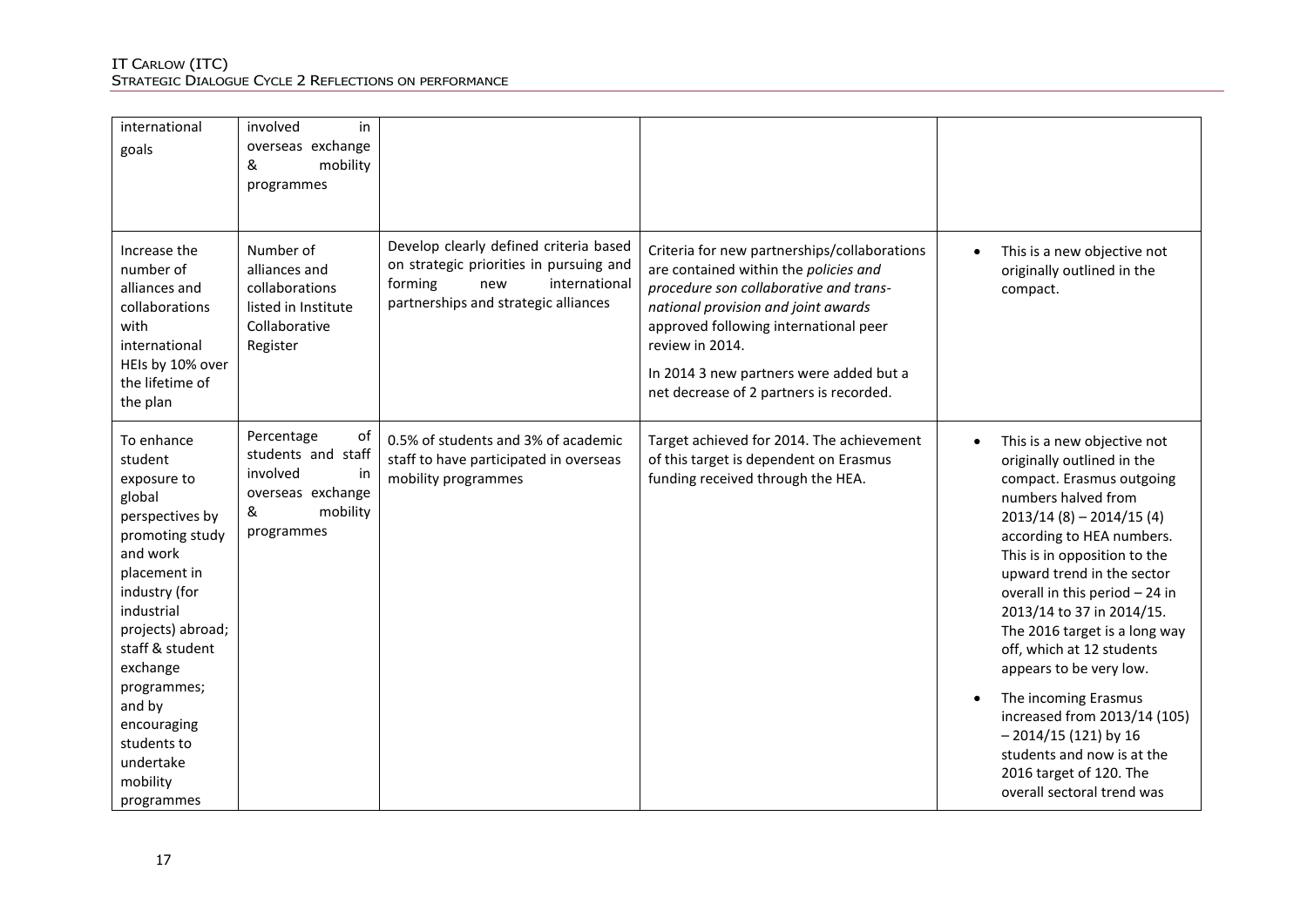| with          |  | downwards for this period - |
|---------------|--|-----------------------------|
| international |  | 206 (13/14) to 191 (14/15). |
| partners (not |  |                             |
| only academic |  |                             |
| but also      |  |                             |
| industrial    |  |                             |
| partners).    |  |                             |

 $\Delta$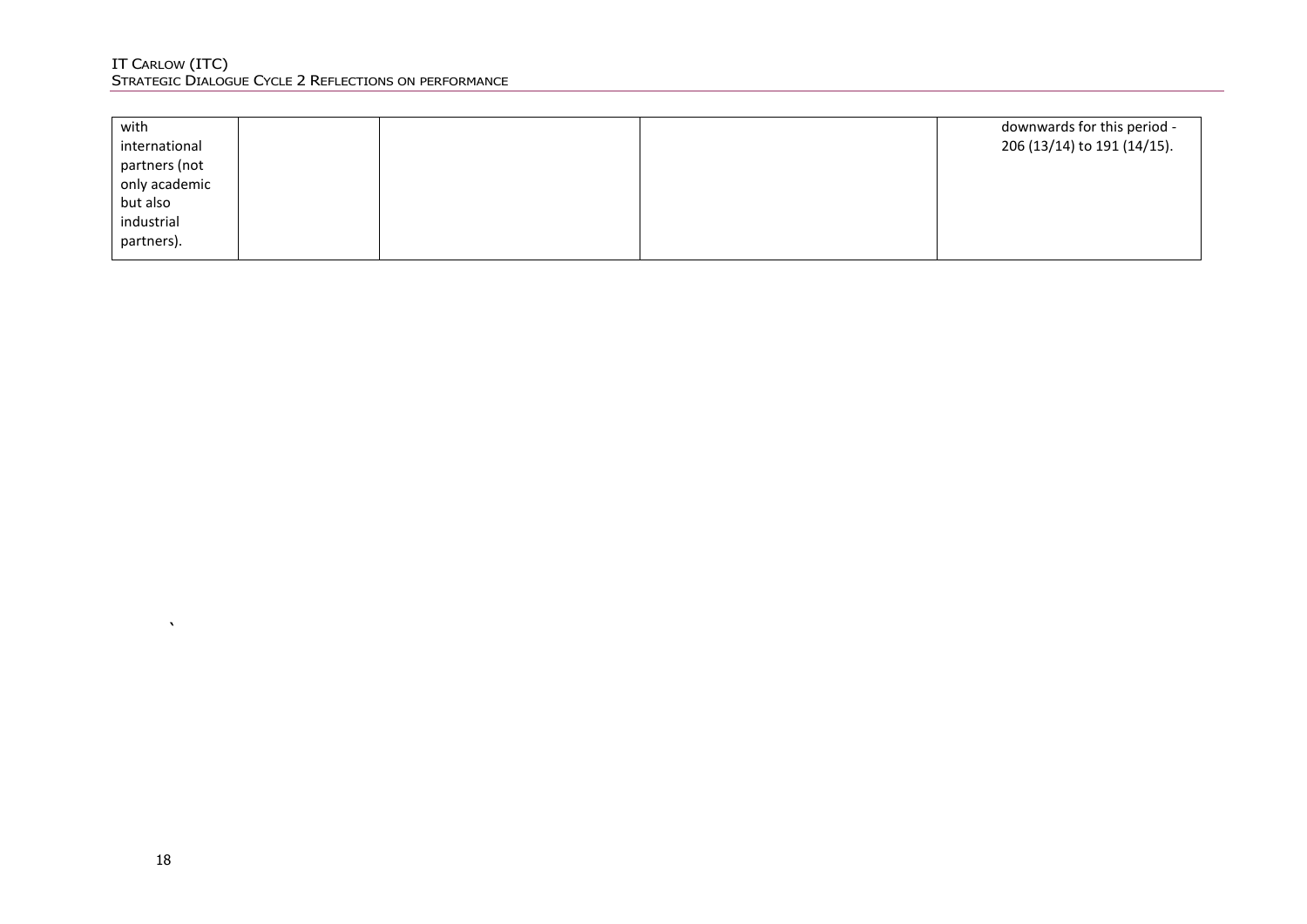### 7. Institutional consolidation

| <b>Institution</b><br>objective                                                                                                                    | <b>Performance</b><br>indicator                                                                                                                                                                                    | Interim target, end 2014                                                                                                                                                   | Progress against 2014 Target,<br>commentary and data source                                                                                                                                                                                                                                                                                                              | <b>Comment</b>                                                                |
|----------------------------------------------------------------------------------------------------------------------------------------------------|--------------------------------------------------------------------------------------------------------------------------------------------------------------------------------------------------------------------|----------------------------------------------------------------------------------------------------------------------------------------------------------------------------|--------------------------------------------------------------------------------------------------------------------------------------------------------------------------------------------------------------------------------------------------------------------------------------------------------------------------------------------------------------------------|-------------------------------------------------------------------------------|
| To progress the<br>development of a<br>multi-campus<br>Technological<br>University (TU) for<br>the South East in<br>partnership with<br><b>WIT</b> | Progress through<br>stages for<br>designation as a<br>TU in line with the<br>process set out in<br>the HEA 2012<br>publication<br>'Process and<br>Criteria for<br>Designation as a<br>Technological<br>University' | Completion of due diligence,<br>submission of an agreed Stage 2<br>business plan for the TU for the South<br>East by the Governing Bodies of IT<br>Carlow and Waterford IT | As outlined in the Compact Statement this<br>objective is based on the assumption that<br>'all parties contribute to the successful<br>achievement of these objectives'. As<br>activities with WIT have not developed as<br>expected during 2014 and are currently<br>suspended by WIT it has not been possible<br>to develop this objective. Appendix 2 for<br>details. | Noted that this relates to<br>wider TU designation process<br>considerations. |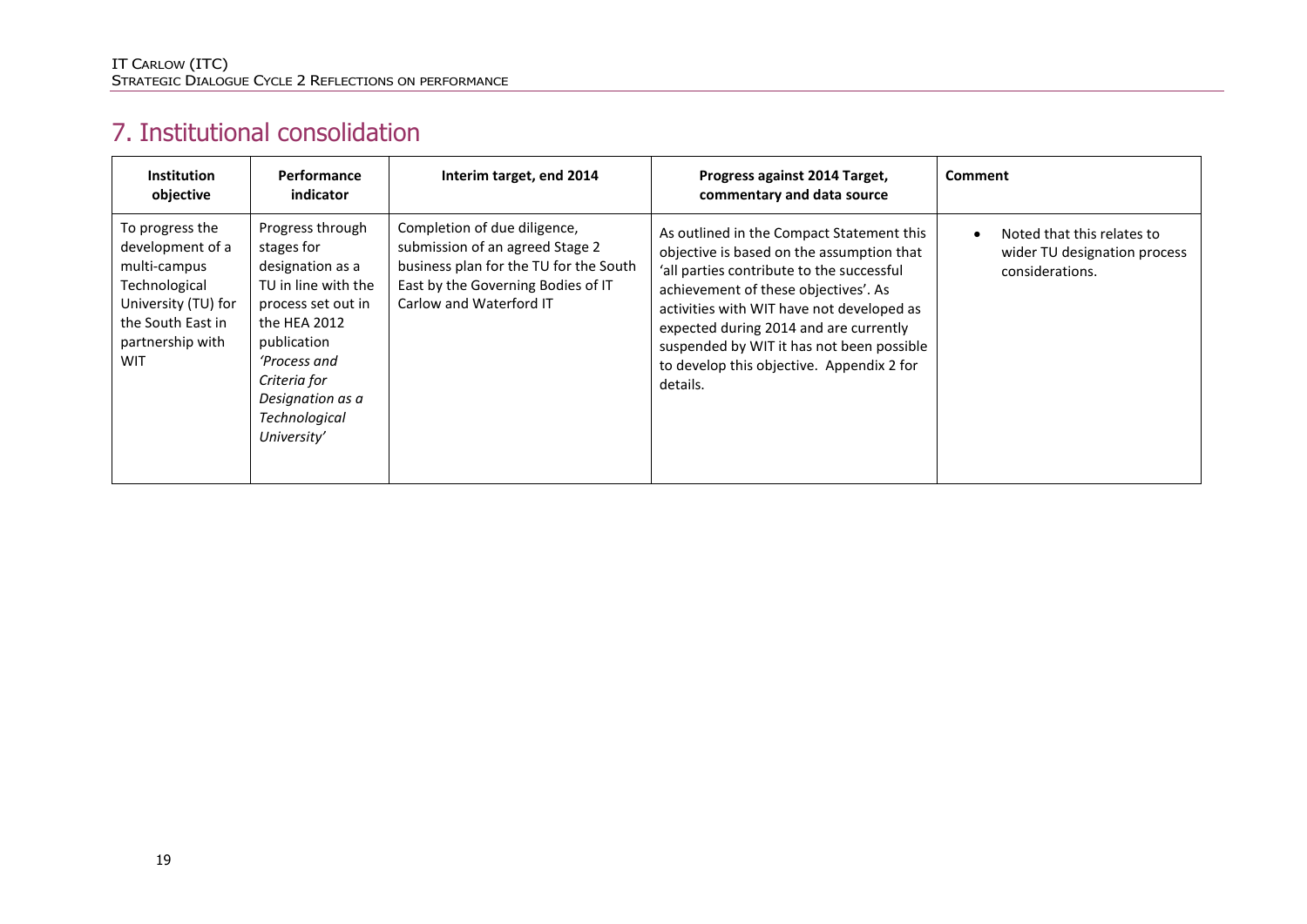### 8. Additional Notes

### New institution objectives

### **High quality, internationally competitive research and innovation**

IT Carlow has included a new objective but did not provide a rationale for its inclusion. This should be discussed with the institute at the bilateral meeting.

**Institution objective:** To increase the number of postgraduate research students to 100 registered students by the beginning of the academic year 2016/17 – Note: this objective is directed towards meeting the criteria of TU designation and is subject to additional investment for completion

**Performance indicator:** Postgraduate registered students

**Baseline:** Registered students as at beginning of academic year 2012/13

**Interim 2014 target:** 55 registered students as at beginning of academic year 2014/15

**Interim 2015 target:** 80 registered students as at beginning of academic year 2015/16

**Final 2016 target**: 100 registered students as at beginning of academic year 2016/17

### **Enhanced internationalisation**

IT Carlow has included two new objectives but did not provide a rationale for its inclusion. These objectives were previously performance indicators in the original compact under the Institution Objective: To develop internationalised curricula and internationally-focused programmes, learning outcomes and assessment of students in line with international goals

**Institution objective**: Increase the number of alliances and collaborations with international HEIs by 10% over the lifetime of the plan (this was a performance indicator in 5.6.2 in the agreed compact, not an institutional objective).

**Performance indicator:** Number of alliances and collaborations listed in Institute Collaborative Register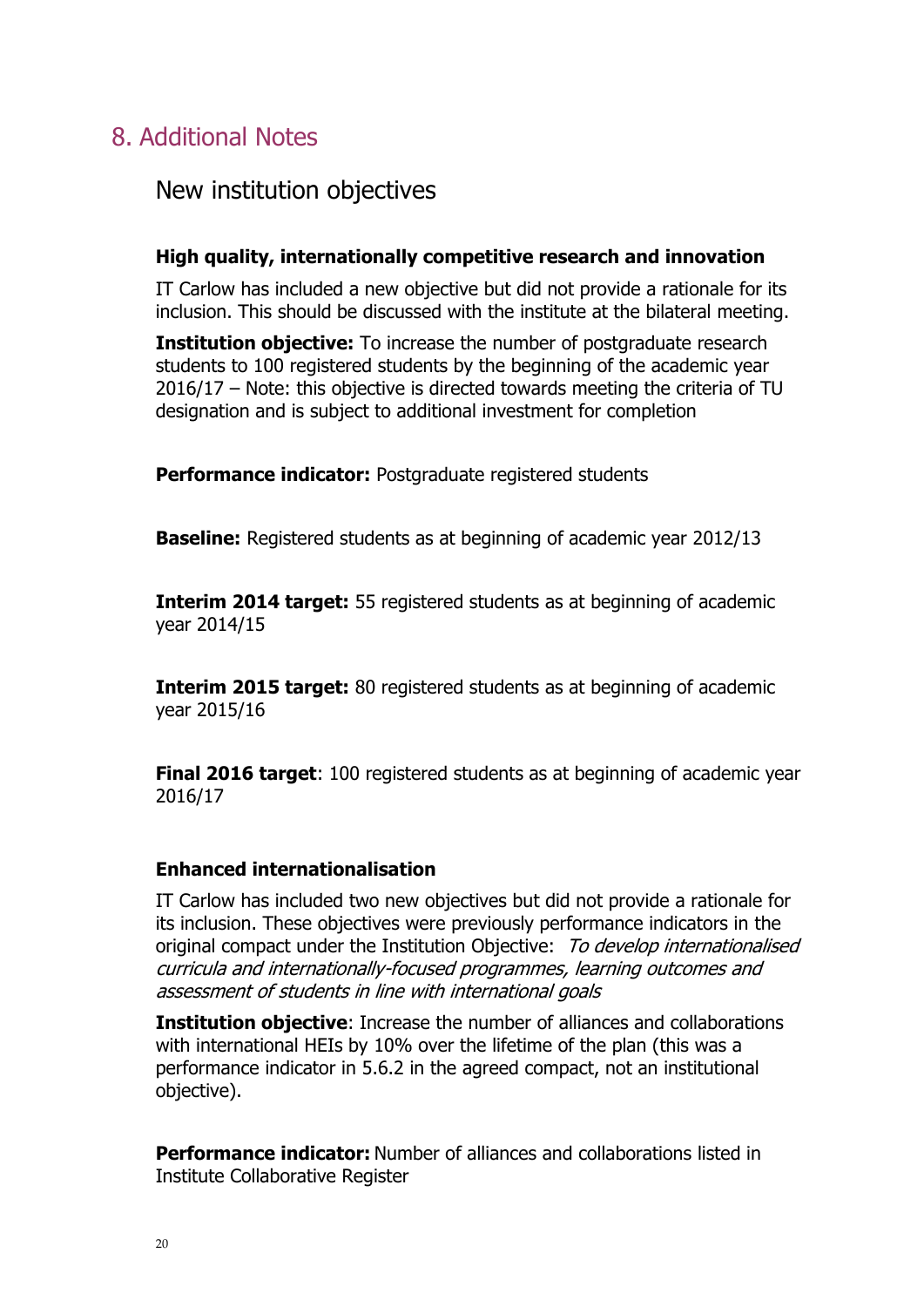**Baseline:** Develop clearly defined criteria based on strategic priorities in pursuing and forming new international partnerships and strategic alliances

**Interim 2014 target:** Criteria for new partnerships/collaborations are contained within the policies and procedures on collaborative and transnational provision and joint awards approved following international peer review in 2014.

In 2014 3 new partners were added but a net decrease of 2 partners is recorded.

**Interim 2015 target:** 50% of target achieved

**Final 2016 target:** target achieved

**Institution objective:** To enhance student exposure to global perspectives by promoting study and work placement in industry (for industrial projects) abroad; staff & student exchange programmes; and by encouraging students to undertake mobility programmes with international partners (not only academic but also industrial partners). (This was a performance indicator in 5.6.2 in the agreed compact, not an institutional objective).

**Performance indicator:** Percentage of students and staff involved in overseas exchange & mobility programmes

**Baseline:** 0.5% of students and 3% of academic staff to have participated in overseas mobility programmes

**Interim 2014 target:** Target achieved for 2014. The achievement of this target is dependent on Erasmus funding received through the HEA.

**Interim 2015 target:** 0.75% of students and 5% of academic staff to have participated in overseas mobility programmes

**Final 2016 target:** 1% of students and 7% of staff to have participated in overseas mobility programmes